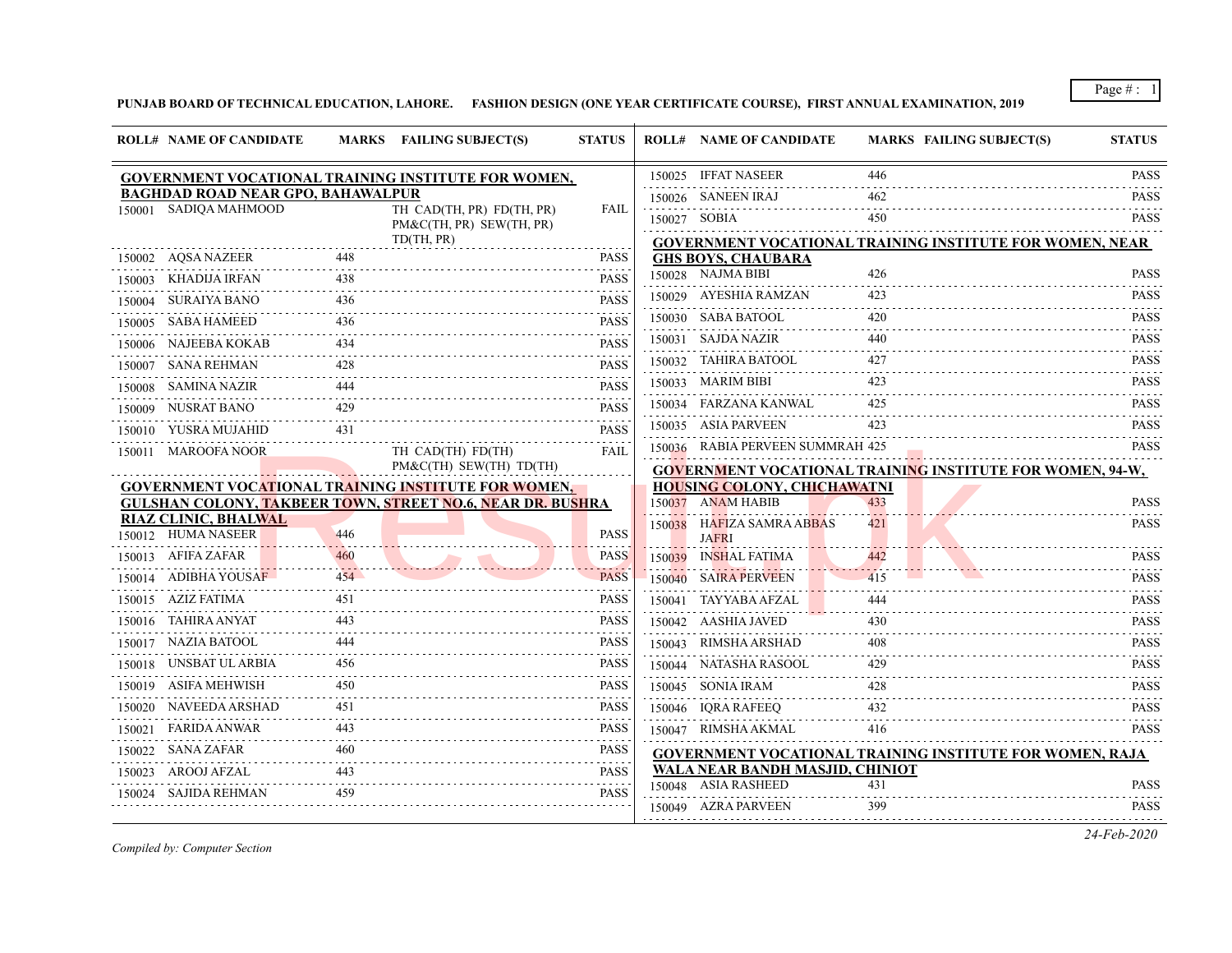**PUNJAB BOARD OF TECHNICAL EDUCATION, LAHORE. FASHION DESIGN (ONE YEAR CERTIFICATE COURSE), FIRST ANNUAL EXAMINATION, 2019**

|        | <b>ROLL# NAME OF CANDIDATE</b>                                               |     | MARKS FAILING SUBJECT(S)                                              | <b>STATUS</b>                                                                                                                                                       | <b>ROLL# NAME OF CANDIDATE</b>                                       |           | <b>MARKS FAILING SUBJECT(S)</b> | <b>STATUS</b>      |
|--------|------------------------------------------------------------------------------|-----|-----------------------------------------------------------------------|---------------------------------------------------------------------------------------------------------------------------------------------------------------------|----------------------------------------------------------------------|-----------|---------------------------------|--------------------|
|        | 150050 SAYDA IQRA FARRUKH                                                    |     |                                                                       | <b>ABSENT</b>                                                                                                                                                       | 150077 SANA YOUSAF                                                   | 400       |                                 | <b>PASS</b>        |
|        | 150051 ADEELA HASSAN                                                         |     |                                                                       | <b>PASS</b>                                                                                                                                                         | 150078 NOREEN AKHTAR                                                 |           |                                 | .<br><b>ABSENT</b> |
|        | 150052 AQSA AZIZ                                                             | 435 |                                                                       | <b>PASS</b>                                                                                                                                                         | 150079 TANIA SAEED                                                   | 429       |                                 | <b>PASS</b>        |
| 150053 | <b>IORA YASEEN</b>                                                           | 454 |                                                                       | <b>PASS</b>                                                                                                                                                         | 150080 HINA ASIF                                                     | 423       |                                 | <b>PASS</b>        |
|        | 150054 UMME AIMAN                                                            |     |                                                                       | <b>PASS</b>                                                                                                                                                         | 150081 TAQDEES USMANI                                                | 401       |                                 | <b>PASS</b>        |
|        | 150055 FATIMA ALLAH DITTA                                                    | 466 |                                                                       | <b>PASS</b>                                                                                                                                                         | 150082 MARIAM GHULAM RASOOL 404                                      |           |                                 | <b>PASS</b>        |
|        | 150056 NIMRA                                                                 | 350 |                                                                       | <b>PASS</b>                                                                                                                                                         | <b>GOVERNMENT COLLEGE OF TECHNOLOGY FOR WOMEN, NEAR BOSTAN</b>       |           |                                 |                    |
|        | 150057 MAHAM TAHIR                                                           | 425 |                                                                       | .<br><b>PASS</b>                                                                                                                                                    | ZAHARA PEOPLES COLONY NO.1, FAISALABAD                               |           |                                 |                    |
|        | 150058 SYEDA MAHREEN EJAZ                                                    | 447 |                                                                       | .<br><b>PASS</b>                                                                                                                                                    | 150083 ZAHIRA TARIO                                                  | 411       |                                 | <b>PASS</b>        |
| 150059 | HINA BANO ZAIDI                                                              | 456 |                                                                       | .<br><b>PASS</b>                                                                                                                                                    | 150084 FATIMA FAROOO                                                 | CAD(TH)   |                                 | FAIL               |
| 150060 | RIMSHA MAZHAR                                                                | 442 |                                                                       | <b>PASS</b>                                                                                                                                                         | 150085 MARYAM MAH JABEEN                                             | 421       |                                 | <b>PASS</b><br>.   |
|        | 150061 KHIZRA ILYAS                                                          | 412 |                                                                       | .<br><b>PASS</b>                                                                                                                                                    | 150086 FAIZA IMDAD                                                   | 398       |                                 | <b>PASS</b>        |
|        | 150062 NIMRA FATIMA                                                          | 400 |                                                                       | .<br>PASS                                                                                                                                                           | 150087 AMNA ASGHAR                                                   | 362       |                                 | <b>PASS</b>        |
|        | 150063 IRAM ASHRAF                                                           | 453 |                                                                       | <b>PASS</b>                                                                                                                                                         | 150088 MAHRUKH                                                       | 392       |                                 | <b>PASS</b><br>.   |
|        |                                                                              |     | <b>FASHION INSTITUTE OF TECHNOLOGY, 15/G ROAD, NEAR DR. ASHRAF EY</b> |                                                                                                                                                                     | 150089 IORA MANZOOR                                                  | 384       |                                 | <b>PASS</b>        |
|        | HOSPITAL, GULSHAN IQBAL COLONY, CHISHTIAN                                    |     |                                                                       |                                                                                                                                                                     | 150090 AMINA MUBASHAR                                                | 408       |                                 | <b>PASS</b>        |
|        | 150064 HIRA NAEEM                                                            | 409 |                                                                       | <b>PASS</b>                                                                                                                                                         | 150091 AQEELA BEGUM                                                  | 411       |                                 | <b>PASS</b><br>.   |
|        | 150065 ARUSHBA ZULFIQAR                                                      | 401 |                                                                       | <b>PASS</b>                                                                                                                                                         | 150092 REZA GUL                                                      | 385       |                                 | <b>PASS</b>        |
|        | 150066 HUMERA PERVEEN                                                        | 410 |                                                                       | <b>PASS</b>                                                                                                                                                         | 150093 SAHER BANO                                                    | <b>TH</b> |                                 | <b>FAIL</b>        |
|        | 150067 USMAN MAHMOOD                                                         | 438 |                                                                       | <b>PASS</b>                                                                                                                                                         | 150094 AMINA AKRAM                                                   | 435       |                                 | <b>PASS</b>        |
|        |                                                                              |     | <b>GOVERNMENT VOCATIONAL TRAINING INSTITUTE FOR WOMEN,</b>            |                                                                                                                                                                     | 150095 TEHSEEN TARIQ                                                 | 383       |                                 | PASS               |
|        | <b>CIRCULLAR ROAD NEAR GIRD STATION WAPADA, DASKA</b><br>150068 NIMRA WALYAT | 439 |                                                                       | <b>PASS</b>                                                                                                                                                         | 150096 SAHAR AREEJ                                                   |           |                                 | <b>FULL FAIL</b>   |
|        | 150069 AREEJ AMJAD                                                           | 407 |                                                                       | <b>PASS</b>                                                                                                                                                         | 150097 SAIRA SAEED                                                   | 413       |                                 | <b>PASS</b>        |
|        | 150070 MARYAM BIBI                                                           |     |                                                                       | <b>PASS</b>                                                                                                                                                         | 150098 ANEELA ASLAM                                                  | 421       |                                 | <b>PASS</b><br>.   |
|        | 150071 ANAA ASIF                                                             | 433 |                                                                       | .<br><b>PASS</b>                                                                                                                                                    | 150099 SADAF                                                         | 422       |                                 | <b>PASS</b><br>.   |
|        | 150072 SAMRA RAFIQ                                                           | 405 |                                                                       | <b>PASS</b>                                                                                                                                                         | 150100 AMMARA KHALID                                                 | 409       |                                 | <b>PASS</b>        |
|        | 150073 AYESHA GULZAR                                                         | 441 |                                                                       | $\frac{1}{2} \left( \frac{1}{2} \right) \left( \frac{1}{2} \right) \left( \frac{1}{2} \right) \left( \frac{1}{2} \right) \left( \frac{1}{2} \right)$<br><b>PASS</b> | 150101 NORIN ARIF                                                    | 419       |                                 | <b>PASS</b>        |
|        | 150074 ANITA JAFAR GILL                                                      | 431 |                                                                       | 2.2.2.2.2<br><b>PASS</b>                                                                                                                                            | 150102 TEHREEM JAVAID                                                | 397       |                                 | <b>PASS</b>        |
| 150075 | SANAM MEHBOOB                                                                | 423 |                                                                       | .<br><b>PASS</b>                                                                                                                                                    | GOVERNMENT VOCATIONAL TRAINING INSTITUTE FOR WOMEN, NEAR             |           |                                 |                    |
|        | 150076 MARIA                                                                 | 441 |                                                                       | <b>PASS</b>                                                                                                                                                         | KHIZRA MOSQUE D-BLOCK PEOPLES COLONY #1, FAISALABAD<br>150103 NAZNIN | 392       |                                 | <b>PASS</b>        |
|        |                                                                              |     |                                                                       |                                                                                                                                                                     |                                                                      |           |                                 |                    |

*Compiled by: Computer Section*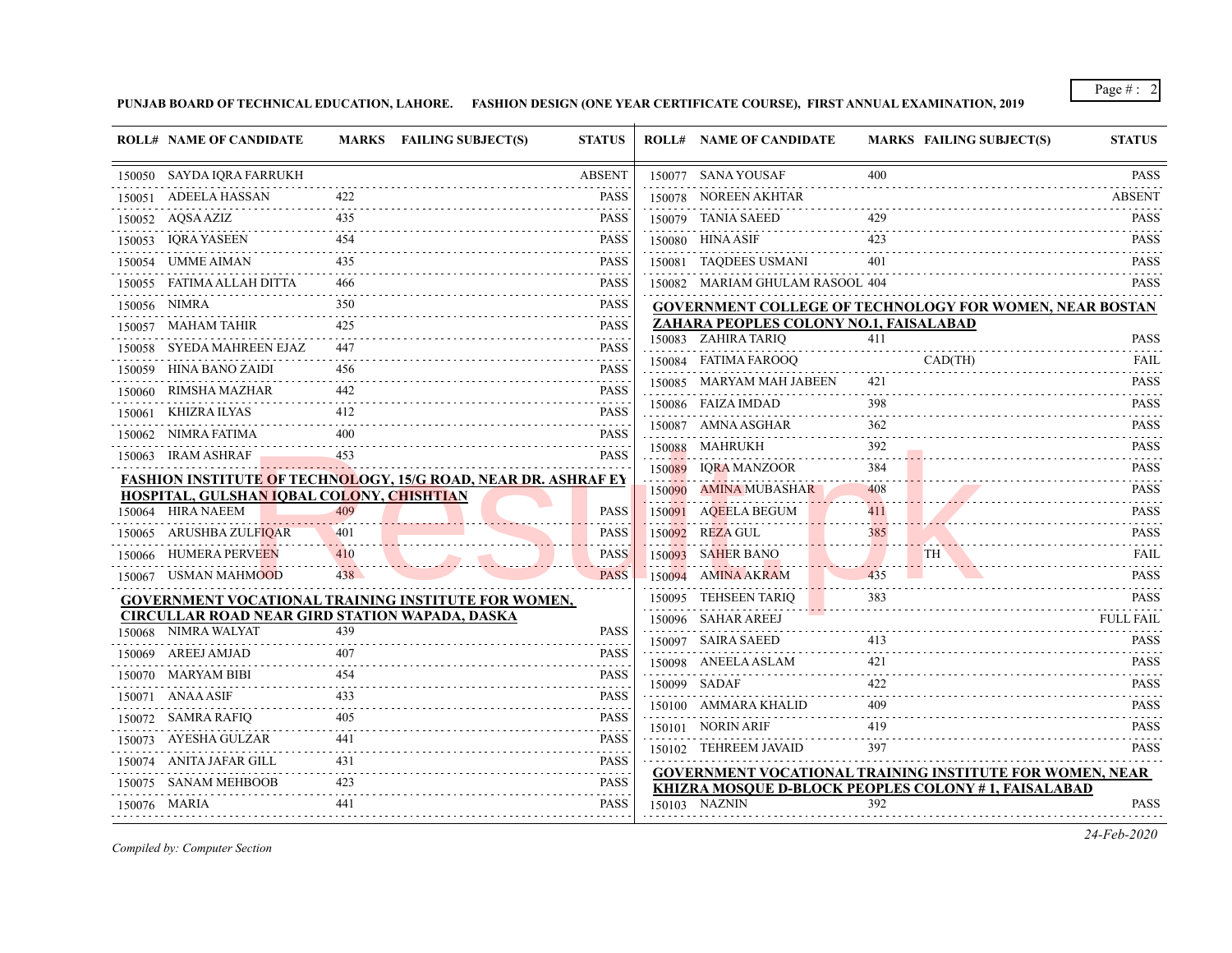**PUNJAB BOARD OF TECHNICAL EDUCATION, LAHORE. FASHION DESIGN (ONE YEAR CERTIFICATE COURSE), FIRST ANNUAL EXAMINATION, 2019**

| 150104 SIDRA RAZZAQ<br>150131 FOZIA NAZIR<br>412<br>406<br><b>PASS</b><br>150105 JAVARIA MUHAMMAD<br>425<br><b>PASS</b><br>150132 SYEDA FATIMA SHAFQAT<br>423<br><b>SHAHBAZ</b><br>150133 MADNIYA SHAHID<br>426<br>150106 MUKKRAM BIBI<br><b>PASS</b><br><b>GOVERNMENT VOCATIONAL TRAINING INSTITUTE FOR WOMEN,</b><br>428<br><b>PASS</b><br>150107 RABBIA JAVED<br><b>GHAFFAR PARK CHOWK NEAR ISLAMIA PLAY GROUD, GOJRA</b><br>150108 MEHRUN NISA<br>TH TH CAD(TH, PR) FD(TH,<br>FAIL<br>150134 HINA ASLAM<br>424<br>PR) PM&C(TH, PR) SEW(TH,<br>150135 SIDRA AKRAM<br>400<br>PR) TD(TH, PR)<br>150136 RABIA TAHIR<br>409<br>397<br>150109 RIMSHA KANWAL<br><b>PASS</b><br>150137 AQSA IQBAL<br>411<br>150110 FARHA SABAR<br>418<br><b>PASS</b><br>.<br>420<br>150138 MARYAM JABBAR<br><b>PASS</b><br>150111 MARYA PARVEEN<br>417<br>150139 ANIQA RIAZ<br>382<br>411<br><b>PASS</b><br>150112 CHANDNI<br>150140 AMMARA ASGHAR<br>435<br>150113 MAHNOOR<br><b>PASS</b><br>150141 HINA AMIR<br>389<br>150114 JANNAT UL FIRDOUS<br><b>PASS</b><br>400<br>379<br>150142 SABA ISHFAQ<br>150115 SUMBAL<br><b>PASS</b><br>150116 FASIHA SONAM<br><b>GOVERNMENT VOCATIONAL TRAINING INSTITUTE FOR WOMEN, STREET</b><br><b>PASS</b><br>NO. 2, BIG CIVIL LINES, GUJRANWALA<br>150117 SADIA SHAFAQ<br><b>PASS</b><br>424<br>150143 EMAN SHAHZADI<br>390<br><b>PASS</b><br>150118 MUNAZA TAJAMMAL<br>430<br><b>PASS</b><br><b>PASS</b><br>150144 RAZIA KOUSAR<br>400<br>150119 SHABANA<br>416<br><b>PASS</b><br>150145 SHABANA GAFFAR<br><b>PASS</b><br>407<br>150120 AYESHA FAYYAZ<br>383<br><b>PASS</b><br>4444<br>150146 ZANAISH BARKAT<br>421<br><b>PASS</b><br>407<br><b>PASS</b><br>150121 HIRA NOOR<br>150147 AMBREEN<br>442<br><b>GOVERNMENT VOCATIONAL TRAINING INSTITUTE FOR WOMEN, ABBAS</b><br>150148 MARIA<br>397<br>CHOWK, ALI AKBAR ROAD, AMAMIA COLONY, FEROZEWALA<br>150149 AMNA BIBI<br>414<br>150122 MAHMOONA KOMAL<br>424<br><b>PASS</b><br>150150 NAILA YOUSAF<br>TH TH CAD(TH, PR) FD(TH,<br>412<br><b>PASS</b><br>150123 AQSA<br>PR) PM&C(TH, PR) SEW(TH,<br>150124 ALINA MUNIR<br>418<br><b>PASS</b><br>PR) TD(TH, PR)<br>150125 QUDSIA MAQBOOL<br>413<br><b>PASS</b><br>150151 NIMRA TASADAQ HASSAIN 404<br>150126 SIDRA JAMIL AHMAD<br>423<br><b>PASS</b><br>150152 AMNA MUSKAN<br>420<br>150127 SADIA IQBAL<br>405<br><b>PASS</b><br>150153 AMNA BUTT<br>383<br>150128 KOMAL ANWAR<br>$PM\&C(TH)$<br>FAIL<br>150154 TANZEELA<br>411<br>150129 KINZA HAMEED<br>416<br><b>PASS</b><br>150155 HIRA ASHRAF<br>403<br>429<br><b>PASS</b><br>150130 KALSOOM TANVEER<br>150156 SIDRA<br>440 | <b>ROLL# NAME OF CANDIDATE</b> | MARKS FAILING SUBJECT(S) | <b>STATUS</b> | <b>ROLL# NAME OF CANDIDATE</b> | <b>MARKS FAILING SUBJECT(S)</b> | <b>STATUS</b>                                                                                                                                       |
|------------------------------------------------------------------------------------------------------------------------------------------------------------------------------------------------------------------------------------------------------------------------------------------------------------------------------------------------------------------------------------------------------------------------------------------------------------------------------------------------------------------------------------------------------------------------------------------------------------------------------------------------------------------------------------------------------------------------------------------------------------------------------------------------------------------------------------------------------------------------------------------------------------------------------------------------------------------------------------------------------------------------------------------------------------------------------------------------------------------------------------------------------------------------------------------------------------------------------------------------------------------------------------------------------------------------------------------------------------------------------------------------------------------------------------------------------------------------------------------------------------------------------------------------------------------------------------------------------------------------------------------------------------------------------------------------------------------------------------------------------------------------------------------------------------------------------------------------------------------------------------------------------------------------------------------------------------------------------------------------------------------------------------------------------------------------------------------------------------------------------------------------------------------------------------------------------------------------------------------------------------------------------------------------------------------------------------------------------------------------------------------------------------------------------------------------------------------------------------------------------------------------------------------------------------------------------------------------------|--------------------------------|--------------------------|---------------|--------------------------------|---------------------------------|-----------------------------------------------------------------------------------------------------------------------------------------------------|
|                                                                                                                                                                                                                                                                                                                                                                                                                                                                                                                                                                                                                                                                                                                                                                                                                                                                                                                                                                                                                                                                                                                                                                                                                                                                                                                                                                                                                                                                                                                                                                                                                                                                                                                                                                                                                                                                                                                                                                                                                                                                                                                                                                                                                                                                                                                                                                                                                                                                                                                                                                                                      |                                |                          |               |                                |                                 | <b>PASS</b>                                                                                                                                         |
|                                                                                                                                                                                                                                                                                                                                                                                                                                                                                                                                                                                                                                                                                                                                                                                                                                                                                                                                                                                                                                                                                                                                                                                                                                                                                                                                                                                                                                                                                                                                                                                                                                                                                                                                                                                                                                                                                                                                                                                                                                                                                                                                                                                                                                                                                                                                                                                                                                                                                                                                                                                                      |                                |                          |               |                                |                                 | .<br><b>PASS</b><br>.                                                                                                                               |
|                                                                                                                                                                                                                                                                                                                                                                                                                                                                                                                                                                                                                                                                                                                                                                                                                                                                                                                                                                                                                                                                                                                                                                                                                                                                                                                                                                                                                                                                                                                                                                                                                                                                                                                                                                                                                                                                                                                                                                                                                                                                                                                                                                                                                                                                                                                                                                                                                                                                                                                                                                                                      |                                |                          |               |                                |                                 | <b>PASS</b>                                                                                                                                         |
|                                                                                                                                                                                                                                                                                                                                                                                                                                                                                                                                                                                                                                                                                                                                                                                                                                                                                                                                                                                                                                                                                                                                                                                                                                                                                                                                                                                                                                                                                                                                                                                                                                                                                                                                                                                                                                                                                                                                                                                                                                                                                                                                                                                                                                                                                                                                                                                                                                                                                                                                                                                                      |                                |                          |               |                                |                                 |                                                                                                                                                     |
|                                                                                                                                                                                                                                                                                                                                                                                                                                                                                                                                                                                                                                                                                                                                                                                                                                                                                                                                                                                                                                                                                                                                                                                                                                                                                                                                                                                                                                                                                                                                                                                                                                                                                                                                                                                                                                                                                                                                                                                                                                                                                                                                                                                                                                                                                                                                                                                                                                                                                                                                                                                                      |                                |                          |               |                                |                                 |                                                                                                                                                     |
|                                                                                                                                                                                                                                                                                                                                                                                                                                                                                                                                                                                                                                                                                                                                                                                                                                                                                                                                                                                                                                                                                                                                                                                                                                                                                                                                                                                                                                                                                                                                                                                                                                                                                                                                                                                                                                                                                                                                                                                                                                                                                                                                                                                                                                                                                                                                                                                                                                                                                                                                                                                                      |                                |                          |               |                                |                                 | <b>PASS</b>                                                                                                                                         |
|                                                                                                                                                                                                                                                                                                                                                                                                                                                                                                                                                                                                                                                                                                                                                                                                                                                                                                                                                                                                                                                                                                                                                                                                                                                                                                                                                                                                                                                                                                                                                                                                                                                                                                                                                                                                                                                                                                                                                                                                                                                                                                                                                                                                                                                                                                                                                                                                                                                                                                                                                                                                      |                                |                          |               |                                |                                 | <b>PASS</b><br>$- - - - - -$                                                                                                                        |
|                                                                                                                                                                                                                                                                                                                                                                                                                                                                                                                                                                                                                                                                                                                                                                                                                                                                                                                                                                                                                                                                                                                                                                                                                                                                                                                                                                                                                                                                                                                                                                                                                                                                                                                                                                                                                                                                                                                                                                                                                                                                                                                                                                                                                                                                                                                                                                                                                                                                                                                                                                                                      |                                |                          |               |                                |                                 | <b>PASS</b>                                                                                                                                         |
|                                                                                                                                                                                                                                                                                                                                                                                                                                                                                                                                                                                                                                                                                                                                                                                                                                                                                                                                                                                                                                                                                                                                                                                                                                                                                                                                                                                                                                                                                                                                                                                                                                                                                                                                                                                                                                                                                                                                                                                                                                                                                                                                                                                                                                                                                                                                                                                                                                                                                                                                                                                                      |                                |                          |               |                                |                                 | <b>PASS</b><br>.                                                                                                                                    |
|                                                                                                                                                                                                                                                                                                                                                                                                                                                                                                                                                                                                                                                                                                                                                                                                                                                                                                                                                                                                                                                                                                                                                                                                                                                                                                                                                                                                                                                                                                                                                                                                                                                                                                                                                                                                                                                                                                                                                                                                                                                                                                                                                                                                                                                                                                                                                                                                                                                                                                                                                                                                      |                                |                          |               |                                |                                 | <b>PASS</b>                                                                                                                                         |
|                                                                                                                                                                                                                                                                                                                                                                                                                                                                                                                                                                                                                                                                                                                                                                                                                                                                                                                                                                                                                                                                                                                                                                                                                                                                                                                                                                                                                                                                                                                                                                                                                                                                                                                                                                                                                                                                                                                                                                                                                                                                                                                                                                                                                                                                                                                                                                                                                                                                                                                                                                                                      |                                |                          |               |                                |                                 | <b>PASS</b><br>.                                                                                                                                    |
|                                                                                                                                                                                                                                                                                                                                                                                                                                                                                                                                                                                                                                                                                                                                                                                                                                                                                                                                                                                                                                                                                                                                                                                                                                                                                                                                                                                                                                                                                                                                                                                                                                                                                                                                                                                                                                                                                                                                                                                                                                                                                                                                                                                                                                                                                                                                                                                                                                                                                                                                                                                                      |                                |                          |               |                                |                                 | <b>PASS</b><br>.                                                                                                                                    |
|                                                                                                                                                                                                                                                                                                                                                                                                                                                                                                                                                                                                                                                                                                                                                                                                                                                                                                                                                                                                                                                                                                                                                                                                                                                                                                                                                                                                                                                                                                                                                                                                                                                                                                                                                                                                                                                                                                                                                                                                                                                                                                                                                                                                                                                                                                                                                                                                                                                                                                                                                                                                      |                                |                          |               |                                |                                 | <b>PASS</b>                                                                                                                                         |
|                                                                                                                                                                                                                                                                                                                                                                                                                                                                                                                                                                                                                                                                                                                                                                                                                                                                                                                                                                                                                                                                                                                                                                                                                                                                                                                                                                                                                                                                                                                                                                                                                                                                                                                                                                                                                                                                                                                                                                                                                                                                                                                                                                                                                                                                                                                                                                                                                                                                                                                                                                                                      |                                |                          |               |                                |                                 | <b>PASS</b>                                                                                                                                         |
|                                                                                                                                                                                                                                                                                                                                                                                                                                                                                                                                                                                                                                                                                                                                                                                                                                                                                                                                                                                                                                                                                                                                                                                                                                                                                                                                                                                                                                                                                                                                                                                                                                                                                                                                                                                                                                                                                                                                                                                                                                                                                                                                                                                                                                                                                                                                                                                                                                                                                                                                                                                                      |                                |                          |               |                                |                                 |                                                                                                                                                     |
|                                                                                                                                                                                                                                                                                                                                                                                                                                                                                                                                                                                                                                                                                                                                                                                                                                                                                                                                                                                                                                                                                                                                                                                                                                                                                                                                                                                                                                                                                                                                                                                                                                                                                                                                                                                                                                                                                                                                                                                                                                                                                                                                                                                                                                                                                                                                                                                                                                                                                                                                                                                                      |                                |                          |               |                                |                                 |                                                                                                                                                     |
|                                                                                                                                                                                                                                                                                                                                                                                                                                                                                                                                                                                                                                                                                                                                                                                                                                                                                                                                                                                                                                                                                                                                                                                                                                                                                                                                                                                                                                                                                                                                                                                                                                                                                                                                                                                                                                                                                                                                                                                                                                                                                                                                                                                                                                                                                                                                                                                                                                                                                                                                                                                                      |                                |                          |               |                                |                                 | $- - - - - -$                                                                                                                                       |
|                                                                                                                                                                                                                                                                                                                                                                                                                                                                                                                                                                                                                                                                                                                                                                                                                                                                                                                                                                                                                                                                                                                                                                                                                                                                                                                                                                                                                                                                                                                                                                                                                                                                                                                                                                                                                                                                                                                                                                                                                                                                                                                                                                                                                                                                                                                                                                                                                                                                                                                                                                                                      |                                |                          |               |                                |                                 |                                                                                                                                                     |
|                                                                                                                                                                                                                                                                                                                                                                                                                                                                                                                                                                                                                                                                                                                                                                                                                                                                                                                                                                                                                                                                                                                                                                                                                                                                                                                                                                                                                                                                                                                                                                                                                                                                                                                                                                                                                                                                                                                                                                                                                                                                                                                                                                                                                                                                                                                                                                                                                                                                                                                                                                                                      |                                |                          |               |                                |                                 | .                                                                                                                                                   |
|                                                                                                                                                                                                                                                                                                                                                                                                                                                                                                                                                                                                                                                                                                                                                                                                                                                                                                                                                                                                                                                                                                                                                                                                                                                                                                                                                                                                                                                                                                                                                                                                                                                                                                                                                                                                                                                                                                                                                                                                                                                                                                                                                                                                                                                                                                                                                                                                                                                                                                                                                                                                      |                                |                          |               |                                |                                 | $-1 - 1 - 1 - 1$                                                                                                                                    |
|                                                                                                                                                                                                                                                                                                                                                                                                                                                                                                                                                                                                                                                                                                                                                                                                                                                                                                                                                                                                                                                                                                                                                                                                                                                                                                                                                                                                                                                                                                                                                                                                                                                                                                                                                                                                                                                                                                                                                                                                                                                                                                                                                                                                                                                                                                                                                                                                                                                                                                                                                                                                      |                                |                          |               |                                |                                 | <b>PASS</b><br>$\mathcal{L}^{\mathcal{A}}\left( \mathcal{A}^{\mathcal{A}}\right) =\mathcal{L}^{\mathcal{A}}\left( \mathcal{A}^{\mathcal{A}}\right)$ |
|                                                                                                                                                                                                                                                                                                                                                                                                                                                                                                                                                                                                                                                                                                                                                                                                                                                                                                                                                                                                                                                                                                                                                                                                                                                                                                                                                                                                                                                                                                                                                                                                                                                                                                                                                                                                                                                                                                                                                                                                                                                                                                                                                                                                                                                                                                                                                                                                                                                                                                                                                                                                      |                                |                          |               |                                |                                 | <b>PASS</b>                                                                                                                                         |
|                                                                                                                                                                                                                                                                                                                                                                                                                                                                                                                                                                                                                                                                                                                                                                                                                                                                                                                                                                                                                                                                                                                                                                                                                                                                                                                                                                                                                                                                                                                                                                                                                                                                                                                                                                                                                                                                                                                                                                                                                                                                                                                                                                                                                                                                                                                                                                                                                                                                                                                                                                                                      |                                |                          |               |                                |                                 | <b>PASS</b>                                                                                                                                         |
|                                                                                                                                                                                                                                                                                                                                                                                                                                                                                                                                                                                                                                                                                                                                                                                                                                                                                                                                                                                                                                                                                                                                                                                                                                                                                                                                                                                                                                                                                                                                                                                                                                                                                                                                                                                                                                                                                                                                                                                                                                                                                                                                                                                                                                                                                                                                                                                                                                                                                                                                                                                                      |                                |                          |               |                                |                                 | FAIL                                                                                                                                                |
|                                                                                                                                                                                                                                                                                                                                                                                                                                                                                                                                                                                                                                                                                                                                                                                                                                                                                                                                                                                                                                                                                                                                                                                                                                                                                                                                                                                                                                                                                                                                                                                                                                                                                                                                                                                                                                                                                                                                                                                                                                                                                                                                                                                                                                                                                                                                                                                                                                                                                                                                                                                                      |                                |                          |               |                                |                                 |                                                                                                                                                     |
|                                                                                                                                                                                                                                                                                                                                                                                                                                                                                                                                                                                                                                                                                                                                                                                                                                                                                                                                                                                                                                                                                                                                                                                                                                                                                                                                                                                                                                                                                                                                                                                                                                                                                                                                                                                                                                                                                                                                                                                                                                                                                                                                                                                                                                                                                                                                                                                                                                                                                                                                                                                                      |                                |                          |               |                                |                                 | <b>PASS</b>                                                                                                                                         |
|                                                                                                                                                                                                                                                                                                                                                                                                                                                                                                                                                                                                                                                                                                                                                                                                                                                                                                                                                                                                                                                                                                                                                                                                                                                                                                                                                                                                                                                                                                                                                                                                                                                                                                                                                                                                                                                                                                                                                                                                                                                                                                                                                                                                                                                                                                                                                                                                                                                                                                                                                                                                      |                                |                          |               |                                |                                 | <b>PASS</b>                                                                                                                                         |
|                                                                                                                                                                                                                                                                                                                                                                                                                                                                                                                                                                                                                                                                                                                                                                                                                                                                                                                                                                                                                                                                                                                                                                                                                                                                                                                                                                                                                                                                                                                                                                                                                                                                                                                                                                                                                                                                                                                                                                                                                                                                                                                                                                                                                                                                                                                                                                                                                                                                                                                                                                                                      |                                |                          |               |                                |                                 | .<br><b>PASS</b>                                                                                                                                    |
|                                                                                                                                                                                                                                                                                                                                                                                                                                                                                                                                                                                                                                                                                                                                                                                                                                                                                                                                                                                                                                                                                                                                                                                                                                                                                                                                                                                                                                                                                                                                                                                                                                                                                                                                                                                                                                                                                                                                                                                                                                                                                                                                                                                                                                                                                                                                                                                                                                                                                                                                                                                                      |                                |                          |               |                                |                                 | <b>PASS</b>                                                                                                                                         |
|                                                                                                                                                                                                                                                                                                                                                                                                                                                                                                                                                                                                                                                                                                                                                                                                                                                                                                                                                                                                                                                                                                                                                                                                                                                                                                                                                                                                                                                                                                                                                                                                                                                                                                                                                                                                                                                                                                                                                                                                                                                                                                                                                                                                                                                                                                                                                                                                                                                                                                                                                                                                      |                                |                          |               |                                |                                 | <b>PASS</b>                                                                                                                                         |
|                                                                                                                                                                                                                                                                                                                                                                                                                                                                                                                                                                                                                                                                                                                                                                                                                                                                                                                                                                                                                                                                                                                                                                                                                                                                                                                                                                                                                                                                                                                                                                                                                                                                                                                                                                                                                                                                                                                                                                                                                                                                                                                                                                                                                                                                                                                                                                                                                                                                                                                                                                                                      |                                |                          |               |                                |                                 | <b>PASS</b>                                                                                                                                         |

*Compiled by: Computer Section*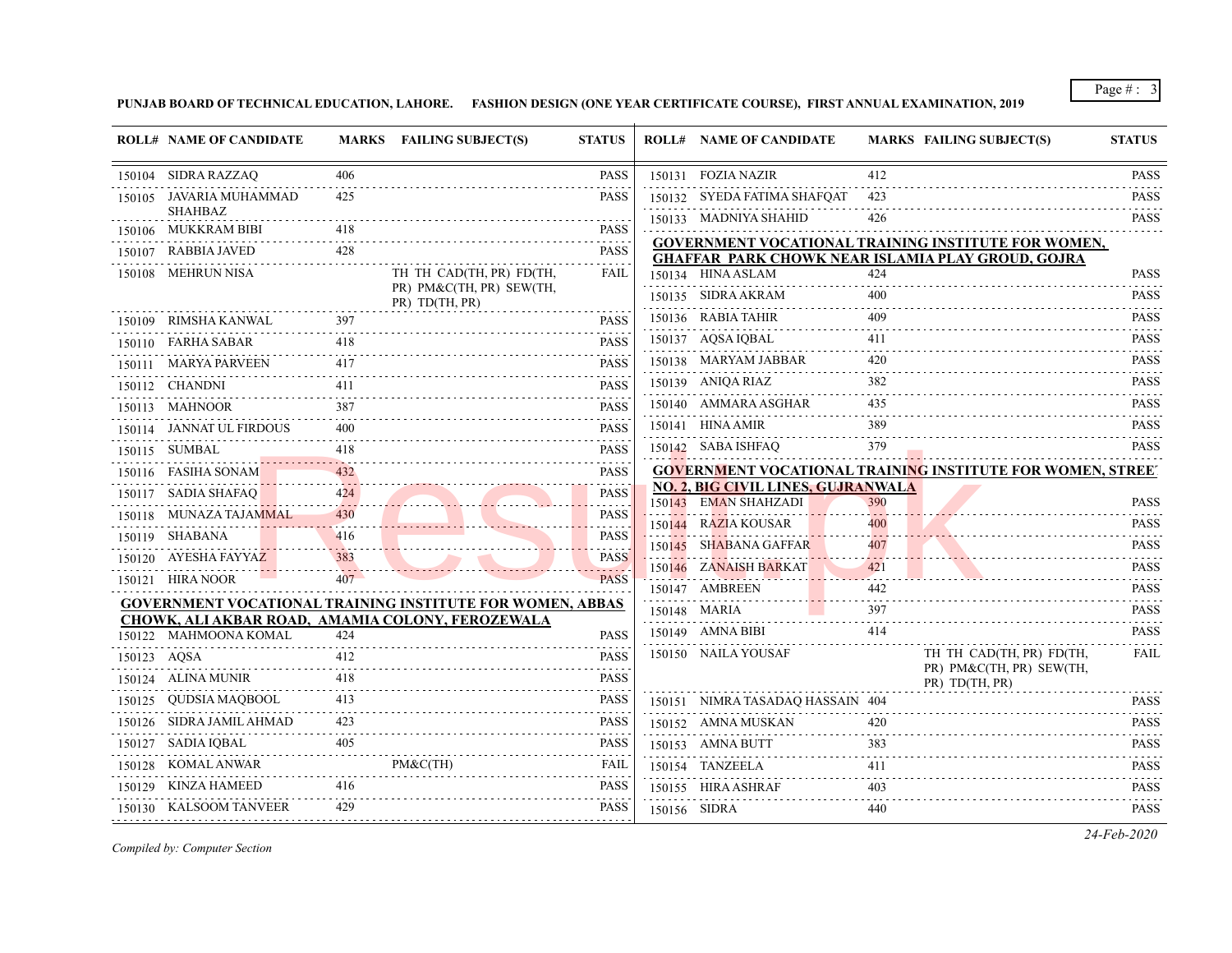**PUNJAB BOARD OF TECHNICAL EDUCATION, LAHORE. FASHION DESIGN (ONE YEAR CERTIFICATE COURSE), FIRST ANNUAL EXAMINATION, 2019**

| 150184 MEMONA ILMAS<br>447<br><b>PASS</b><br>441<br>150157 IQRA<br>150185 SAMRA JAVAID<br>444<br>415<br><b>PASS</b><br>150158 RABIA<br>150186 JAVERIA NAZ<br>443<br>150159 HINA FATIMA<br><b>PASS</b><br>150187 MEHREEN AKHTAR<br>450<br>150160 SAMIA SAJID<br><b>PASS</b><br>150188 ASMA IFTIKHAR<br>448<br>150161 KOMAL AKBAR<br>421<br><b>PASS</b><br>150162 MALAIKA REHMAN<br><b>GOVERNMENT VOCATIONAL TRAINING INSTITUTE FOR WOMEN, JALAL</b><br>442<br><b>PASS</b><br>.<br>PUR JATTAN ROAD, GUJRAT<br><b>PASS</b><br>150163 KAINAT<br>150189 TANZEELA AKRAM<br>429<br><b>PASS</b><br>150164 SAMEEN KOKAB<br>150190 AROOJ TUFAIL<br>434<br>150165 TAYBA KIRAN<br><b>PASS</b><br>150191 MUQADAS ZAKAR<br>434<br>150166 ZAINAB FATIMA<br>412<br><b>PASS</b><br>150192 ITRAT FARYAD<br>440<br>2.2.2.2.2<br>150167 MARYAM KANWAL<br>431<br><b>PASS</b><br>150193 ANEEKA SAGHEER<br>427<br>.<br>.<br>150168 ZUBIA KANWAL<br>TH TH CAD(PR) FD(TH, PR)<br>FAIL<br>150194 KIRAN AZHAR<br>439<br>PM&C(TH, PR) SEW(TH, PR)<br>TD(TH, PR)<br>150195 SAMAN TARIO<br>436<br>150169 RIMSHA NOOR ULAYAN<br><b>PASS</b><br>423<br>150196 IRAM SABIR<br>437<br><b>GOVERNMENT VOCATIONAL TRAINING INSTITUTE FOR WOMEN,</b><br>150197 ASMA SHAHZADI<br>432<br>RAHWALI, GUJRANWALA<br>150198 SIDRA NADEEM<br>431<br>150170 SABAHAT MUNIR<br>453<br><b>PASS</b><br>150199 MANAHIL AREEJ<br>434<br>150171 RABIA RASHEED<br><b>PASS</b><br>442<br>150200 KAINAT IFTIKHAR<br>427<br>150172 SANA IFTIKHAR<br>451<br><b>PASS</b><br>and a state<br>150201 HAFSA MUZAMAL<br>437<br>150173 HUDAIBIA<br><b>PASS</b><br>443<br>150202 FARWA<br>431<br>150174 AFIFA SHAHID<br><b>PASS</b><br><b>GOVT. COLLEGE OF TECHNOLOGY FOR WOMEN,, SHAH JAHANGIR ROAI</b><br><b>PASS</b><br>150175 MEHAK ARIF<br><b>NEAR POLICE STATION SADDAR,, GUJRAT</b><br>150176 MARYAM SHAFIQUE<br><b>PASS</b><br>455<br>150203 RIMSHA NAFEES<br>450<br>150177 MOBEEN MEHBOOB<br><b>PASS</b><br>454<br>150204 ZOYA ASHFAQ<br>445<br>PASS<br>150178 ZAINAB<br>442.<br>150205 FATIMA EHSAN<br>TH TH CAD(TH, PR) FD(PR)<br>PM&C(TH, PR) SEW(TH, PR)<br>445<br><b>PASS</b><br>150179 IQRA<br>TD(TH, PR)<br>150180 MAH ZAIB<br><b>PASS</b><br>452<br>422<br>150206 AYESHA SHAMSHAD<br>150181 AQSA RAWEENA<br>442<br><b>PASS</b><br>150207 HAJRA ASHRAF<br>421<br>.<br>150182 SHABANA<br><b>PASS</b><br>150208 AMINA<br>415<br>.<br><b>PASS</b><br>150183 ARSHEEN AYESHA<br>460 | <b>ROLL# NAME OF CANDIDATE</b> | MARKS FAILING SUBJECT(S) | <b>STATUS</b> | <b>ROLL# NAME OF CANDIDATE</b> |     | MARKS FAILING SUBJECT(S) | <b>STATUS</b>               |
|----------------------------------------------------------------------------------------------------------------------------------------------------------------------------------------------------------------------------------------------------------------------------------------------------------------------------------------------------------------------------------------------------------------------------------------------------------------------------------------------------------------------------------------------------------------------------------------------------------------------------------------------------------------------------------------------------------------------------------------------------------------------------------------------------------------------------------------------------------------------------------------------------------------------------------------------------------------------------------------------------------------------------------------------------------------------------------------------------------------------------------------------------------------------------------------------------------------------------------------------------------------------------------------------------------------------------------------------------------------------------------------------------------------------------------------------------------------------------------------------------------------------------------------------------------------------------------------------------------------------------------------------------------------------------------------------------------------------------------------------------------------------------------------------------------------------------------------------------------------------------------------------------------------------------------------------------------------------------------------------------------------------------------------------------------------------------------------------------------------------------------------------------------------------------------------------------------------------------------------------------------------------------------------------------------------------------------------------------------------------------------------------------------------------------|--------------------------------|--------------------------|---------------|--------------------------------|-----|--------------------------|-----------------------------|
|                                                                                                                                                                                                                                                                                                                                                                                                                                                                                                                                                                                                                                                                                                                                                                                                                                                                                                                                                                                                                                                                                                                                                                                                                                                                                                                                                                                                                                                                                                                                                                                                                                                                                                                                                                                                                                                                                                                                                                                                                                                                                                                                                                                                                                                                                                                                                                                                                            |                                |                          |               |                                |     |                          | <b>PASS</b><br>.            |
|                                                                                                                                                                                                                                                                                                                                                                                                                                                                                                                                                                                                                                                                                                                                                                                                                                                                                                                                                                                                                                                                                                                                                                                                                                                                                                                                                                                                                                                                                                                                                                                                                                                                                                                                                                                                                                                                                                                                                                                                                                                                                                                                                                                                                                                                                                                                                                                                                            |                                |                          |               |                                |     |                          | <b>PASS</b><br>.            |
|                                                                                                                                                                                                                                                                                                                                                                                                                                                                                                                                                                                                                                                                                                                                                                                                                                                                                                                                                                                                                                                                                                                                                                                                                                                                                                                                                                                                                                                                                                                                                                                                                                                                                                                                                                                                                                                                                                                                                                                                                                                                                                                                                                                                                                                                                                                                                                                                                            |                                |                          |               |                                |     |                          | <b>PASS</b>                 |
|                                                                                                                                                                                                                                                                                                                                                                                                                                                                                                                                                                                                                                                                                                                                                                                                                                                                                                                                                                                                                                                                                                                                                                                                                                                                                                                                                                                                                                                                                                                                                                                                                                                                                                                                                                                                                                                                                                                                                                                                                                                                                                                                                                                                                                                                                                                                                                                                                            |                                |                          |               |                                |     |                          | <b>PASS</b>                 |
|                                                                                                                                                                                                                                                                                                                                                                                                                                                                                                                                                                                                                                                                                                                                                                                                                                                                                                                                                                                                                                                                                                                                                                                                                                                                                                                                                                                                                                                                                                                                                                                                                                                                                                                                                                                                                                                                                                                                                                                                                                                                                                                                                                                                                                                                                                                                                                                                                            |                                |                          |               |                                |     |                          | <b>PASS</b>                 |
|                                                                                                                                                                                                                                                                                                                                                                                                                                                                                                                                                                                                                                                                                                                                                                                                                                                                                                                                                                                                                                                                                                                                                                                                                                                                                                                                                                                                                                                                                                                                                                                                                                                                                                                                                                                                                                                                                                                                                                                                                                                                                                                                                                                                                                                                                                                                                                                                                            |                                |                          |               |                                |     |                          |                             |
|                                                                                                                                                                                                                                                                                                                                                                                                                                                                                                                                                                                                                                                                                                                                                                                                                                                                                                                                                                                                                                                                                                                                                                                                                                                                                                                                                                                                                                                                                                                                                                                                                                                                                                                                                                                                                                                                                                                                                                                                                                                                                                                                                                                                                                                                                                                                                                                                                            |                                |                          |               |                                |     |                          |                             |
|                                                                                                                                                                                                                                                                                                                                                                                                                                                                                                                                                                                                                                                                                                                                                                                                                                                                                                                                                                                                                                                                                                                                                                                                                                                                                                                                                                                                                                                                                                                                                                                                                                                                                                                                                                                                                                                                                                                                                                                                                                                                                                                                                                                                                                                                                                                                                                                                                            |                                |                          |               |                                |     |                          | <b>PASS</b>                 |
|                                                                                                                                                                                                                                                                                                                                                                                                                                                                                                                                                                                                                                                                                                                                                                                                                                                                                                                                                                                                                                                                                                                                                                                                                                                                                                                                                                                                                                                                                                                                                                                                                                                                                                                                                                                                                                                                                                                                                                                                                                                                                                                                                                                                                                                                                                                                                                                                                            |                                |                          |               |                                |     |                          | <b>PASS</b>                 |
|                                                                                                                                                                                                                                                                                                                                                                                                                                                                                                                                                                                                                                                                                                                                                                                                                                                                                                                                                                                                                                                                                                                                                                                                                                                                                                                                                                                                                                                                                                                                                                                                                                                                                                                                                                                                                                                                                                                                                                                                                                                                                                                                                                                                                                                                                                                                                                                                                            |                                |                          |               |                                |     |                          | <b>PASS</b><br><b>PASS</b>  |
|                                                                                                                                                                                                                                                                                                                                                                                                                                                                                                                                                                                                                                                                                                                                                                                                                                                                                                                                                                                                                                                                                                                                                                                                                                                                                                                                                                                                                                                                                                                                                                                                                                                                                                                                                                                                                                                                                                                                                                                                                                                                                                                                                                                                                                                                                                                                                                                                                            |                                |                          |               |                                |     |                          | .<br><b>PASS</b>            |
|                                                                                                                                                                                                                                                                                                                                                                                                                                                                                                                                                                                                                                                                                                                                                                                                                                                                                                                                                                                                                                                                                                                                                                                                                                                                                                                                                                                                                                                                                                                                                                                                                                                                                                                                                                                                                                                                                                                                                                                                                                                                                                                                                                                                                                                                                                                                                                                                                            |                                |                          |               |                                |     |                          | .<br><b>PASS</b>            |
|                                                                                                                                                                                                                                                                                                                                                                                                                                                                                                                                                                                                                                                                                                                                                                                                                                                                                                                                                                                                                                                                                                                                                                                                                                                                                                                                                                                                                                                                                                                                                                                                                                                                                                                                                                                                                                                                                                                                                                                                                                                                                                                                                                                                                                                                                                                                                                                                                            |                                |                          |               |                                |     |                          | <b>PASS</b>                 |
|                                                                                                                                                                                                                                                                                                                                                                                                                                                                                                                                                                                                                                                                                                                                                                                                                                                                                                                                                                                                                                                                                                                                                                                                                                                                                                                                                                                                                                                                                                                                                                                                                                                                                                                                                                                                                                                                                                                                                                                                                                                                                                                                                                                                                                                                                                                                                                                                                            |                                |                          |               |                                |     |                          | .<br><b>PASS</b>            |
|                                                                                                                                                                                                                                                                                                                                                                                                                                                                                                                                                                                                                                                                                                                                                                                                                                                                                                                                                                                                                                                                                                                                                                                                                                                                                                                                                                                                                                                                                                                                                                                                                                                                                                                                                                                                                                                                                                                                                                                                                                                                                                                                                                                                                                                                                                                                                                                                                            |                                |                          |               |                                |     |                          | <b>PASS</b>                 |
|                                                                                                                                                                                                                                                                                                                                                                                                                                                                                                                                                                                                                                                                                                                                                                                                                                                                                                                                                                                                                                                                                                                                                                                                                                                                                                                                                                                                                                                                                                                                                                                                                                                                                                                                                                                                                                                                                                                                                                                                                                                                                                                                                                                                                                                                                                                                                                                                                            |                                |                          |               |                                |     |                          | .<br><b>PASS</b>            |
|                                                                                                                                                                                                                                                                                                                                                                                                                                                                                                                                                                                                                                                                                                                                                                                                                                                                                                                                                                                                                                                                                                                                                                                                                                                                                                                                                                                                                                                                                                                                                                                                                                                                                                                                                                                                                                                                                                                                                                                                                                                                                                                                                                                                                                                                                                                                                                                                                            |                                |                          |               |                                |     |                          | .<br><b>PASS</b>            |
|                                                                                                                                                                                                                                                                                                                                                                                                                                                                                                                                                                                                                                                                                                                                                                                                                                                                                                                                                                                                                                                                                                                                                                                                                                                                                                                                                                                                                                                                                                                                                                                                                                                                                                                                                                                                                                                                                                                                                                                                                                                                                                                                                                                                                                                                                                                                                                                                                            |                                |                          |               |                                |     |                          | <b>PASS</b>                 |
|                                                                                                                                                                                                                                                                                                                                                                                                                                                                                                                                                                                                                                                                                                                                                                                                                                                                                                                                                                                                                                                                                                                                                                                                                                                                                                                                                                                                                                                                                                                                                                                                                                                                                                                                                                                                                                                                                                                                                                                                                                                                                                                                                                                                                                                                                                                                                                                                                            |                                |                          |               |                                |     |                          | <b>PASS</b>                 |
|                                                                                                                                                                                                                                                                                                                                                                                                                                                                                                                                                                                                                                                                                                                                                                                                                                                                                                                                                                                                                                                                                                                                                                                                                                                                                                                                                                                                                                                                                                                                                                                                                                                                                                                                                                                                                                                                                                                                                                                                                                                                                                                                                                                                                                                                                                                                                                                                                            |                                |                          |               |                                |     |                          | <b>PASS</b>                 |
|                                                                                                                                                                                                                                                                                                                                                                                                                                                                                                                                                                                                                                                                                                                                                                                                                                                                                                                                                                                                                                                                                                                                                                                                                                                                                                                                                                                                                                                                                                                                                                                                                                                                                                                                                                                                                                                                                                                                                                                                                                                                                                                                                                                                                                                                                                                                                                                                                            |                                |                          |               |                                |     |                          |                             |
|                                                                                                                                                                                                                                                                                                                                                                                                                                                                                                                                                                                                                                                                                                                                                                                                                                                                                                                                                                                                                                                                                                                                                                                                                                                                                                                                                                                                                                                                                                                                                                                                                                                                                                                                                                                                                                                                                                                                                                                                                                                                                                                                                                                                                                                                                                                                                                                                                            |                                |                          |               |                                |     |                          |                             |
|                                                                                                                                                                                                                                                                                                                                                                                                                                                                                                                                                                                                                                                                                                                                                                                                                                                                                                                                                                                                                                                                                                                                                                                                                                                                                                                                                                                                                                                                                                                                                                                                                                                                                                                                                                                                                                                                                                                                                                                                                                                                                                                                                                                                                                                                                                                                                                                                                            |                                |                          |               |                                |     |                          | PASS                        |
|                                                                                                                                                                                                                                                                                                                                                                                                                                                                                                                                                                                                                                                                                                                                                                                                                                                                                                                                                                                                                                                                                                                                                                                                                                                                                                                                                                                                                                                                                                                                                                                                                                                                                                                                                                                                                                                                                                                                                                                                                                                                                                                                                                                                                                                                                                                                                                                                                            |                                |                          |               |                                |     |                          | <b>PASS</b>                 |
|                                                                                                                                                                                                                                                                                                                                                                                                                                                                                                                                                                                                                                                                                                                                                                                                                                                                                                                                                                                                                                                                                                                                                                                                                                                                                                                                                                                                                                                                                                                                                                                                                                                                                                                                                                                                                                                                                                                                                                                                                                                                                                                                                                                                                                                                                                                                                                                                                            |                                |                          |               |                                |     |                          | FAIL                        |
|                                                                                                                                                                                                                                                                                                                                                                                                                                                                                                                                                                                                                                                                                                                                                                                                                                                                                                                                                                                                                                                                                                                                                                                                                                                                                                                                                                                                                                                                                                                                                                                                                                                                                                                                                                                                                                                                                                                                                                                                                                                                                                                                                                                                                                                                                                                                                                                                                            |                                |                          |               |                                |     |                          |                             |
|                                                                                                                                                                                                                                                                                                                                                                                                                                                                                                                                                                                                                                                                                                                                                                                                                                                                                                                                                                                                                                                                                                                                                                                                                                                                                                                                                                                                                                                                                                                                                                                                                                                                                                                                                                                                                                                                                                                                                                                                                                                                                                                                                                                                                                                                                                                                                                                                                            |                                |                          |               |                                |     |                          | <b>PASS</b>                 |
|                                                                                                                                                                                                                                                                                                                                                                                                                                                                                                                                                                                                                                                                                                                                                                                                                                                                                                                                                                                                                                                                                                                                                                                                                                                                                                                                                                                                                                                                                                                                                                                                                                                                                                                                                                                                                                                                                                                                                                                                                                                                                                                                                                                                                                                                                                                                                                                                                            |                                |                          |               |                                |     |                          | <b>PASS</b>                 |
|                                                                                                                                                                                                                                                                                                                                                                                                                                                                                                                                                                                                                                                                                                                                                                                                                                                                                                                                                                                                                                                                                                                                                                                                                                                                                                                                                                                                                                                                                                                                                                                                                                                                                                                                                                                                                                                                                                                                                                                                                                                                                                                                                                                                                                                                                                                                                                                                                            |                                |                          |               |                                |     |                          | 2.2.2.2.2.2.<br><b>PASS</b> |
| 150209 HAFSA SHAHBAZ                                                                                                                                                                                                                                                                                                                                                                                                                                                                                                                                                                                                                                                                                                                                                                                                                                                                                                                                                                                                                                                                                                                                                                                                                                                                                                                                                                                                                                                                                                                                                                                                                                                                                                                                                                                                                                                                                                                                                                                                                                                                                                                                                                                                                                                                                                                                                                                                       |                                |                          |               |                                | 439 |                          | <b>PASS</b>                 |

*Compiled by: Computer Section*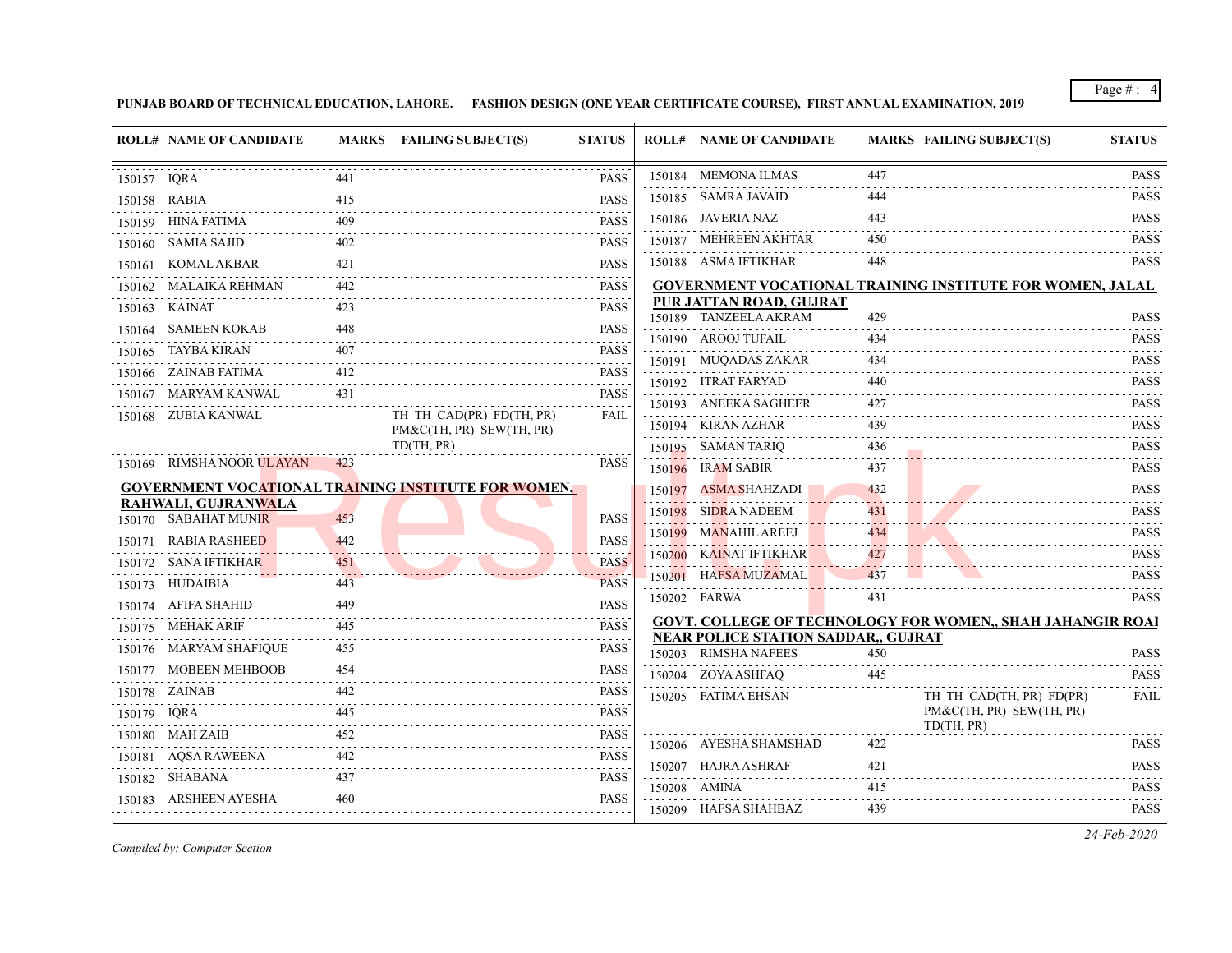**PUNJAB BOARD OF TECHNICAL EDUCATION, LAHORE. FASHION DESIGN (ONE YEAR CERTIFICATE COURSE), FIRST ANNUAL EXAMINATION, 2019**

| <b>ROLL# NAME OF CANDIDATE</b> |     | MARKS FAILING SUBJECT(S)                                               | <b>STATUS</b>    | <b>ROLL# NAME OF CANDIDATE</b>            |     | <b>MARKS FAILING SUBJECT(S)</b>                                                    | <b>STATUS</b>                                                                                                                                       |
|--------------------------------|-----|------------------------------------------------------------------------|------------------|-------------------------------------------|-----|------------------------------------------------------------------------------------|-----------------------------------------------------------------------------------------------------------------------------------------------------|
| 150210 NIDA SAEED              |     |                                                                        | <b>PASS</b>      | 150237 TASKEEN IJAZ                       | 426 |                                                                                    | <b>PASS</b>                                                                                                                                         |
| 150211 TAMIMA MASOOD           | 440 |                                                                        | <b>PASS</b>      |                                           |     | <b>GOVERNMENT VOCATIONAL TRAINING INSTITUTE FOR WOMEN, NEAR</b>                    |                                                                                                                                                     |
| 150212 MEHWISH IRFAN           | 416 |                                                                        | .<br><b>PASS</b> | 150238 SHAISTA BATOOL                     | 446 | QABIRSTAN, LAHORE SARGODHA ROAD, SUKHEKE, HAFIZABAD                                | <b>PASS</b>                                                                                                                                         |
| 150213 MUQADDAS NAZ            |     | TH TH CAD(TH, PR) FD(TH,<br>PR) PM&C(TH, PR) SEW(TH,<br>PR) TD(TH, PR) | <b>FAIL</b>      | 150239 BUSHRA ASLAM                       |     | TH TH CAD(PR, SE) FD(TH,<br>PR, SE) PM&C(TH, PR, SE)<br>SEW(TH, PR, SE) TD(TH, PR, | .<br>FAIL                                                                                                                                           |
| 150214 HUMA SHEHZADI           | 412 |                                                                        | <b>PASS</b>      |                                           |     | SE)                                                                                |                                                                                                                                                     |
| 150215 HINA SHEHZADI           | 422 |                                                                        | <b>PASS</b>      | 150240 UMM E RUBAB                        | 420 |                                                                                    | <b>PASS</b>                                                                                                                                         |
| 150216 FATIMA BIBI             | 410 |                                                                        | <b>PASS</b>      | 150241 FAIZA JABEEN                       | 445 |                                                                                    | <b>PASS</b>                                                                                                                                         |
|                                |     | <b>GOVERNMENT VOCATIONAL TRAINING INSTITUTE FOR WOMEN, VANIKI</b>      |                  | 150242 SHAIZA SANAULLAH                   | 414 |                                                                                    | <b>PASS</b>                                                                                                                                         |
| 150217 AYESHA AFTAB            | 408 | CHOWK, POST OFFICE ROAD, NEAR AMIN CLINIC, HAFIZABAD                   | <b>PASS</b>      | 150243 KHADIJA SHAHID                     | 431 |                                                                                    | <b>PASS</b>                                                                                                                                         |
| 150218 JAWAIRIA WARIS          |     |                                                                        | .<br><b>PASS</b> | 150244 NAZIA INAYAT                       | 432 |                                                                                    | <b>PASS</b><br>$\alpha$ , $\alpha$ , $\alpha$ , $\alpha$ , $\alpha$                                                                                 |
| 150219 FARWA SAIF              | 425 |                                                                        | <b>PASS</b>      | 150245 MADIHA FARMAN                      | 396 |                                                                                    | <b>PASS</b>                                                                                                                                         |
| 150220 FAIQA TUFAIL            | 425 |                                                                        | <b>PASS</b>      | 150246 AFSHEEN SHABIR                     | 397 |                                                                                    | <b>PASS</b>                                                                                                                                         |
| 150221 SADAF SULTANA           |     |                                                                        | <b>PASS</b>      | 150247 MAFIA KOUSAR                       | 422 |                                                                                    | <b>PASS</b>                                                                                                                                         |
| 150222 SHABNAM GUL             | 419 |                                                                        | <b>PASS</b>      | 150248 SHAHIDA ASLAM                      | 408 |                                                                                    | <b>PASS</b>                                                                                                                                         |
| 150223 NUSRAT BATOOL           | 412 |                                                                        | .<br><b>PASS</b> | 150249 SABA AFZAL                         | 428 |                                                                                    | <b>PASS</b>                                                                                                                                         |
| 150224 HALEEMA                 | 385 |                                                                        | <b>PASS</b>      | 150250 AROOJ FATIMA                       | 423 |                                                                                    | <b>PASS</b>                                                                                                                                         |
| 150225 FIZA BATOOL             | 416 |                                                                        | <b>PASS</b>      | 150251 GHAZALA IQBAL                      | 413 |                                                                                    | <b>PASS</b>                                                                                                                                         |
| 150226 AROOJ                   | 430 |                                                                        | <b>PASS</b>      |                                           |     | <b>WOMEN WELFARE DEVELOPMENT CENTRE, ST. #34, SECTRO G/7-1,</b>                    |                                                                                                                                                     |
| 150227 MEHWISH ABBAS           | 426 |                                                                        | <b>PASS</b>      | <b>ISLAMABAD</b><br>150252 SHEEZA PERVAIZ | 356 |                                                                                    | <b>PASS</b>                                                                                                                                         |
| 150228 HAFZA TEHSEEN           | 429 |                                                                        | PASS             | 150253 AREEBA QASIM                       | 368 |                                                                                    | <b>PASS</b>                                                                                                                                         |
| 150229 SHABANA MALIK           | 433 |                                                                        | <b>PASS</b>      | 150254 ZAINAB                             | 353 |                                                                                    | <b>PASS</b>                                                                                                                                         |
| 150230 HIRA NASIR              | 416 |                                                                        | <b>PASS</b>      | 150255 SAMREEN ASLAM ALVI                 | 369 |                                                                                    | <b>PASS</b>                                                                                                                                         |
| 150231 MARYA AZAM              | 399 |                                                                        | <b>PASS</b>      | 150256 MAH NOOR BASEER                    | 350 |                                                                                    | <b>PASS</b>                                                                                                                                         |
| 150232 MARYAM RAFIQ            |     |                                                                        | <b>PASS</b>      | 150257 AYESHA SHANGARA                    | 365 |                                                                                    | <b>PASS</b>                                                                                                                                         |
| 150233 SAMEEA SADIA            | 417 |                                                                        | <b>PASS</b>      | 150258 MEHREENA TBARAK                    | 375 |                                                                                    | <b>PASS</b>                                                                                                                                         |
| 150234 MADIHA YOUNAS           | 415 |                                                                        | <b>PASS</b>      | 150259 SARA BATOOL QAZALBASH 369          |     |                                                                                    | $\mathcal{L}^{\mathcal{A}}\left( \mathcal{A}^{\mathcal{A}}\right) =\mathcal{L}^{\mathcal{A}}\left( \mathcal{A}^{\mathcal{A}}\right)$<br><b>PASS</b> |
| 150235 ANDLEEB ZAHRA           |     |                                                                        | <b>PASS</b>      | 150260 SUGHRA SOHAIL                      |     | $CAD$ (TH)                                                                         | <b>FAIL</b>                                                                                                                                         |
| 150236 ELSA AHSAN              | 422 |                                                                        | <b>PASS</b>      | 150261 EMAN FATIMA                        |     | CAD(TH)                                                                            | <b>FAIL</b>                                                                                                                                         |
|                                |     |                                                                        |                  |                                           |     |                                                                                    |                                                                                                                                                     |

*Compiled by: Computer Section*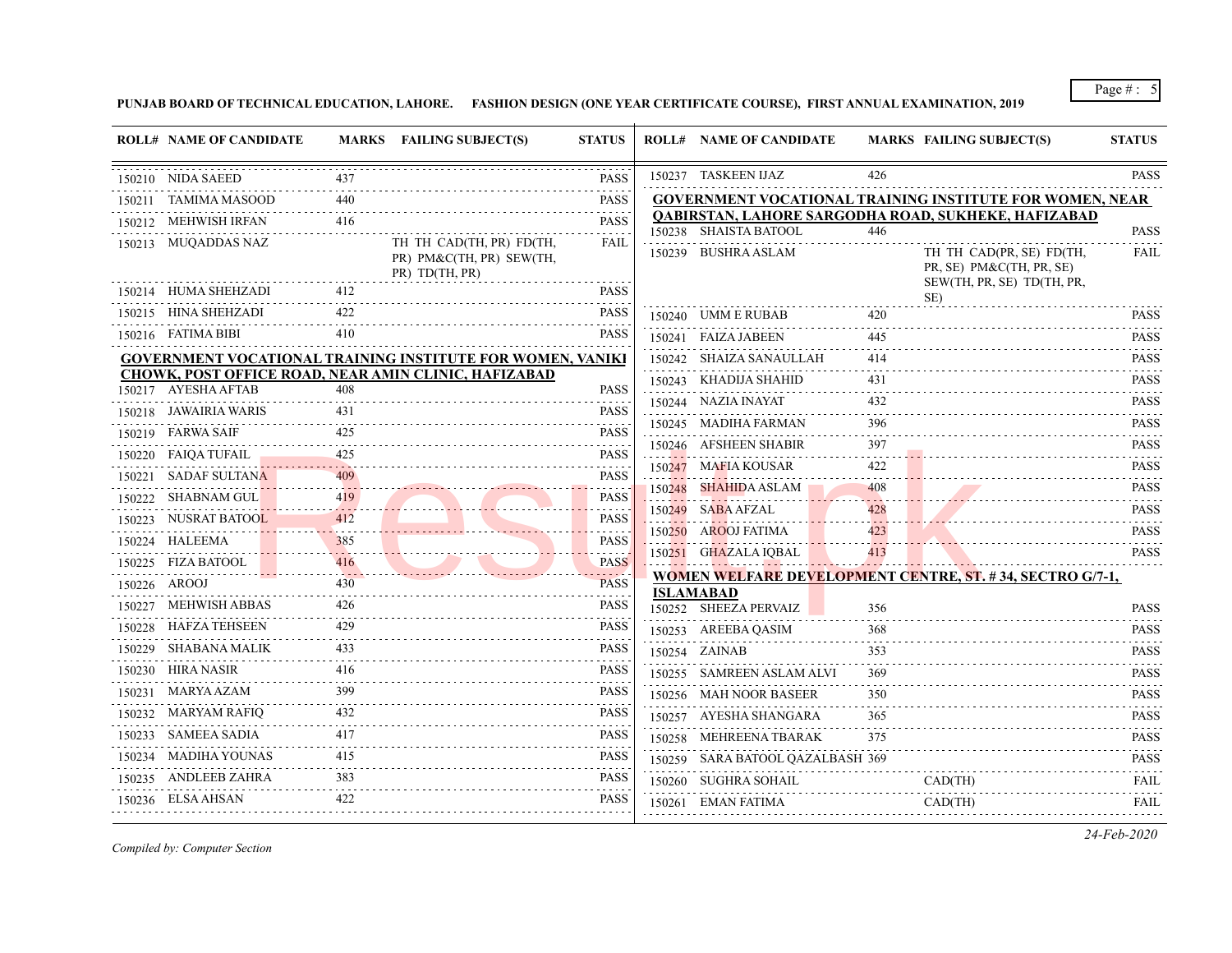**PUNJAB BOARD OF TECHNICAL EDUCATION, LAHORE. FASHION DESIGN (ONE YEAR CERTIFICATE COURSE), FIRST ANNUAL EXAMINATION, 2019**

|        | <b>ROLL# NAME OF CANDIDATE</b>                  |     | MARKS FAILING SUBJECT(S)                                        | <b>STATUS</b>                |        | <b>ROLL# NAME OF CANDIDATE</b>  |          | <b>MARKS FAILING SUBJECT(S)</b>                                 | <b>STATUS</b>    |
|--------|-------------------------------------------------|-----|-----------------------------------------------------------------|------------------------------|--------|---------------------------------|----------|-----------------------------------------------------------------|------------------|
|        |                                                 |     | GOVERNMENT VOCATIONAL TRAINING INSTITUTE FOR WOMEN,             |                              |        | 150286 AYESHA AMAR BUTT         | 400      |                                                                 | <b>PASS</b>      |
|        | BAGH-O-BAHAR ROAD, NEAR RAILWAY PHATAK, KHANPUR |     |                                                                 |                              |        | 150287 SEHRISH SALEEM           | 464      |                                                                 | <b>PASS</b>      |
|        | 150262 SANA ABBAS                               | 365 |                                                                 | <b>PASS</b>                  |        | 150288 NADIA SHAHEEN            | 418      |                                                                 | <b>PASS</b>      |
|        | 150263 SUNDAS IFTIKHAR                          |     | TH TH CAD(TH, PR) FD(TH,<br>PR) PM&C(TH, PR) SEW(TH,            | <b>FAIL</b>                  |        | 150289 PARIS JAVED              | 426      |                                                                 | <b>PASS</b>      |
|        |                                                 |     | PR) TD(TH, PR)                                                  |                              |        | 150290 SANA YOUNIS              | 419      |                                                                 | <b>PASS</b>      |
|        | 150264 AYESHA BIBI                              | 378 |                                                                 | <b>PASS</b>                  |        | 150291 HIRA PARVAIZ             | 461      |                                                                 | <b>PASS</b>      |
|        | 150265 ZAINAB BIBI                              | 373 |                                                                 | <b>PASS</b>                  |        | 150292 TOOBA AMANAT             | 463      |                                                                 | <b>PASS</b>      |
|        | 150266 ZAHIDAH PARVEEN                          | 396 |                                                                 | <b>PASS</b>                  |        | 150293 JAVARIA NADEEM           | 400      |                                                                 | <b>PASS</b>      |
|        | 150267 SHAHIDA PERVEEN                          | 404 |                                                                 | <b>PASS</b>                  |        | 150294 FAUZIA PERVEEN           | 417      |                                                                 | <b>PASS</b>      |
| 150268 | NIMRA SHAFIQUE                                  | 426 |                                                                 | <b>PASS</b><br>$- - - - - -$ |        |                                 |          | <b>GOVERNMENT VOCATIONAL TRAINING INSTITUTE FOR WOMEN, WARD</b> |                  |
|        | 150269 NIMRA TALEEM                             | 398 |                                                                 | <b>PASS</b>                  |        | NO.10, ITTIFAQ COLONY, KOT ADDU |          |                                                                 |                  |
| 150270 | RIMSHA AFZAL                                    | 415 |                                                                 | <b>PASS</b>                  |        | 150295 SAIMA TARIQ              | 418      |                                                                 | <b>PASS</b>      |
| 150271 | BUSHRA RIAZ                                     |     |                                                                 | <b>PASS</b>                  |        | 150296 SAJIDA BIBI              |          |                                                                 | <b>FULL FAIL</b> |
|        | 150272 ASMA ALTAF                               | 440 |                                                                 | <b>PASS</b>                  |        | 150297 SAMREEN JAMIL            |          |                                                                 | <b>FULL FAIL</b> |
| 150273 | SAMINA KHANAM                                   | 368 |                                                                 | <b>PASS</b>                  |        | 150298 ROBINA IQBAL             | 384      |                                                                 | <b>PASS</b>      |
| 150274 | AYESHA BIBI                                     |     | TH TH CAD(TH, PR) FD(TH,                                        | <b>FAIL</b>                  |        | 150299 SAWERA ABID              | 433      |                                                                 | <b>PASS</b>      |
|        |                                                 |     | PR) PM&C(TH, PR) SEW(TH,<br>PR) TD(TH, PR)                      |                              |        | 150300 ZARINA SULTAN            | 384<br>. |                                                                 | <b>PASS</b>      |
|        | 150275 FARZANA BASHIR                           |     | $CAD$ (TH)                                                      | <b>FAIL</b>                  | 150301 | UZMA ASHRAF                     |          |                                                                 | <b>FULL FAIL</b> |
|        | 150276 AMBER CHAUHADRY                          | 393 |                                                                 | <b>PASS</b>                  |        | 150302 UM-E-AIMAN               | 377      |                                                                 | <b>PASS</b>      |
|        | 150277 RASHDA PARVEEN                           | 357 |                                                                 | <b>PASS</b>                  |        | 150303 BAKHTAVER ALI            | 368      |                                                                 | <b>PASS</b>      |
|        |                                                 |     | <b>GOVERNMENT VOCATIONAL TRAINING INSTITUTE FOR WOMEN, GALI</b> |                              |        | 150304 ALEENA SULTAN            | 377      |                                                                 | <b>PASS</b>      |
|        | <b>AMIN DAR WALI, KHARIAN</b>                   |     |                                                                 |                              |        | 150305 SALIHA TARIQ             | 398      |                                                                 | <b>PASS</b>      |
|        | 150278 RABIA AFREENISH                          | 453 |                                                                 | <b>PASS</b>                  |        |                                 |          | <b>GOVERNMENT COLLEGE OF TECHNOLOGY FOR WOMEN, NEAR</b>         |                  |
|        | 150279 IQRA KARIM                               | 427 |                                                                 | <b>PASS</b>                  |        | <b>JAINMANDIR, LAHORE</b>       |          |                                                                 |                  |
| 150280 | KOMAL ZAREEN                                    | 411 |                                                                 | <b>PASS</b>                  |        | 150306 ASMA PERVEEN             | 423      |                                                                 | <b>PASS</b>      |
| 150281 | SAVAIRA IQBAL                                   | 454 |                                                                 | $-1 - 1 - 1$<br><b>PASS</b>  |        | 150307 BEENISH ZULFQAR          | 390      |                                                                 | <b>PASS</b><br>. |
| 150282 | <b>SABA NASEER</b>                              | 426 |                                                                 | <b>PASS</b>                  |        | 150308 MAHNOOR FAROOO           | 412      |                                                                 | <b>PASS</b>      |
| 150283 | ANAM RASOOL                                     |     |                                                                 | <b>PASS</b>                  |        | 150309 FAIZA SALEEM             |          | TH TH CAD(TH, PR) FD(TH,<br>PR) PM&C(TH, PR) SEW(TH,            | FAIL             |
|        | 150284 SABA ASIF                                | 458 |                                                                 | <b>PASS</b>                  |        |                                 |          | PR, SE) TD(TH, PR, SE)                                          |                  |
|        | 150285 FAZEELA KOUSAR                           | 389 |                                                                 | <b>PASS</b>                  |        | 150310 MARYAM                   | 394      |                                                                 | <b>PASS</b>      |
|        |                                                 |     |                                                                 |                              |        | 150311 IQRA IQBAL RAO           | 419      |                                                                 | <b>PASS</b>      |

*Compiled by: Computer Section*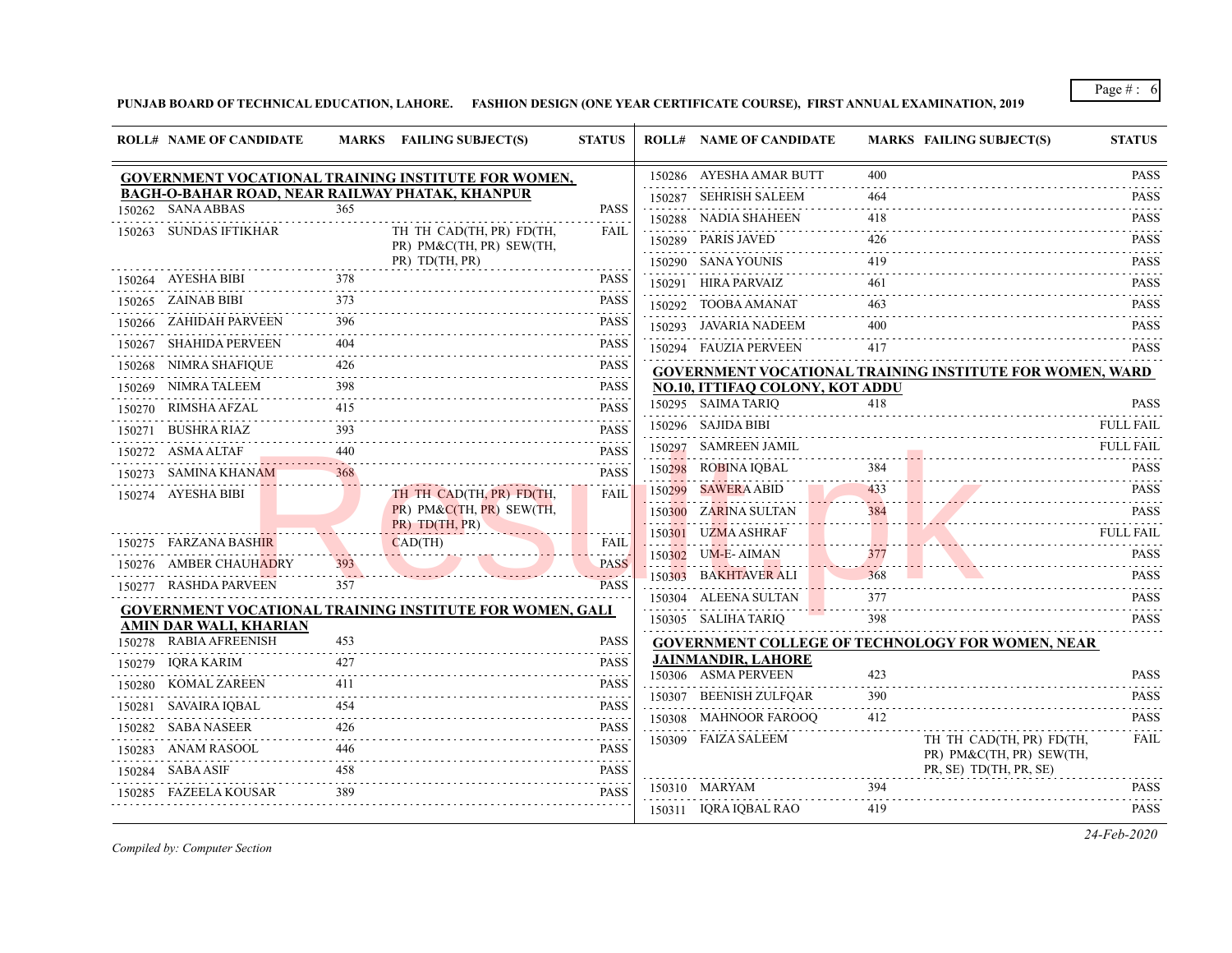**PUNJAB BOARD OF TECHNICAL EDUCATION, LAHORE. FASHION DESIGN (ONE YEAR CERTIFICATE COURSE), FIRST ANNUAL EXAMINATION, 2019**

|        | <b>ROLL# NAME OF CANDIDATE</b> |     | MARKS FAILING SUBJECT(S)                                       | <b>STATUS</b>                                            | <b>ROLL# NAME OF CANDIDATE</b>         |          | <b>MARKS FAILING SUBJECT(S)</b>                                  | <b>STATUS</b>                |
|--------|--------------------------------|-----|----------------------------------------------------------------|----------------------------------------------------------|----------------------------------------|----------|------------------------------------------------------------------|------------------------------|
|        | 150312 MEHAK MALIK             | 391 |                                                                | <b>PASS</b>                                              | 150340 NIMRA MUKHTAR                   |          |                                                                  | <b>ABSENT</b>                |
|        | 150313 SAHER BASHIR            | 417 |                                                                | <b>PASS</b>                                              | 150693 NIMRA NADEEM                    |          |                                                                  | <b>PASS</b>                  |
|        | 150314 BATOOL BASHIR           | 416 |                                                                | .<br><b>PASS</b>                                         |                                        |          | <b>GOVERNMENT VOCATIONAL TRAINING INSTITUTE FOR WOMEN, ZARAR</b> |                              |
|        | 150315 TEHMINA TABASSAM        | 406 |                                                                | <b>PASS</b>                                              |                                        |          | SHAHEED ROAD, OLD OFFICER COLONY, LAHORE CANTT, LAHORE           |                              |
|        | 150316 SEHRISH                 |     |                                                                | $\alpha$ , $\alpha$ , $\alpha$ , $\alpha$<br><b>PASS</b> | 150341 TAHIRA                          | 408      |                                                                  | <b>PASS</b>                  |
|        | 150317 MARIA BABAR             | 401 |                                                                | <b>PASS</b>                                              | 150342 SADIA                           | 403      |                                                                  | <b>PASS</b>                  |
|        | 150318 FARIHA SADDIQUE         |     |                                                                | $\sim$ $\sim$ $\sim$ $\sim$ $\sim$<br><b>PASS</b>        | 150343 NAILA                           | 389      |                                                                  | <b>PASS</b>                  |
|        | 150319 AFEERA UMAMA            | 392 |                                                                | PASS                                                     | 150344 QURAT-UL-AIN                    |          | TH TH CAD(TH, PR) FD(TH,<br>PR) PM&C(TH, PR) SEW(TH,             | FAIL                         |
|        | 150320 SAMAN SAJJAD            | 403 |                                                                | <b>PASS</b>                                              |                                        |          | PR) TD(TH, PR)                                                   |                              |
|        | 150321 SANA KHAN               |     |                                                                | <b>PASS</b>                                              | 150345 SARA KHALID                     | 408      |                                                                  | <b>PASS</b><br>داند با با با |
|        | 150322 LAIBA REHMAN            | 398 |                                                                | $-1 - 1 - 1 - 1$<br><b>PASS</b>                          | 150346 SEHER SHABBIR                   | 420      |                                                                  | <b>PASS</b><br>.             |
|        | 150323 FATIMA ASIF             | 422 |                                                                | <b>PASS</b>                                              | 150347 NAMRA TARIQ                     | 409      |                                                                  | <b>PASS</b>                  |
|        | 150324 SABAHAT FAROOQ          | 406 |                                                                | <b>PASS</b>                                              | 150348 SAIMA KHANUM                    | 405      |                                                                  | <b>PASS</b>                  |
|        |                                |     | <b>GOVERNMENT VOCATIONAL TRAINING INSTITUTE FOR WOMEN, DEV</b> |                                                          | 150349 RIDA FATIMA                     | 390<br>. |                                                                  | <b>PASS</b><br>.             |
|        | <b>SMAJ ROAD, LAHORE</b>       |     |                                                                |                                                          | 150350 KASHMALA                        | 391      |                                                                  | <b>PASS</b><br>.             |
|        | 150325 WARDAH IMRAN            | 411 |                                                                | PASS                                                     | 150351 TARIZ SALMAN                    | 396<br>. |                                                                  | <b>PASS</b><br>.             |
| 150326 | TAYYBA TOHEE <b>D</b>          | 423 |                                                                | <b>PASS</b>                                              | 150352 BAKHTAWER IFTIKHAR              | 400      |                                                                  | <b>PASS</b>                  |
| 150327 | <b>MAHNOOR ISHFAO</b>          |     |                                                                | <b>ABSENT</b>                                            | 150353 ZUBAIDA RIAZ                    | 403      |                                                                  | <b>PASS</b><br>.             |
|        | 150328 FARAH BILAL             |     |                                                                | <b>PASS</b>                                              | 150354 KEHKSHAN MUJAHID                |          | TH TH CAD(PR) FD(TH, PR)                                         | FAIL                         |
|        | 150329 HIFSA NASEEM            | 414 |                                                                | <b>PASS</b>                                              |                                        |          | PM&C(TH, PR) SEW(TH, PR)<br>TD(TH, PR)                           |                              |
|        | 150330 MARIA ZAHEER            | 428 |                                                                | <b>PASS</b><br>the project of the project                | 150355 IRAM SOHAIL                     | 389      |                                                                  | <b>PASS</b>                  |
|        | 150331 SHUMAILA ALTAF          | 406 |                                                                | <b>PASS</b>                                              | 150356 SAIRA REHMAN                    | 390      |                                                                  | <b>PASS</b>                  |
|        | 150332 NAZIMA PERVEEN          | 426 |                                                                | <b>PASS</b>                                              | 150357 KHADIJA ZIA UL HAQ              | .<br>388 |                                                                  | .<br><b>PASS</b>             |
|        | 150333 MARYUM AZAM             |     |                                                                | <b>PASS</b>                                              | 150358 JAN BEGUM                       | 383      |                                                                  | <b>PASS</b>                  |
|        | 150334 MAHAM TANVEER           | 417 |                                                                | <b>PASS</b><br><u>.</u>                                  | 150359 SHAISTA BIBI                    | 365      |                                                                  | <b>PASS</b>                  |
|        | 150335 SAMIA AYESHA            |     |                                                                | <b>PASS</b><br>.                                         |                                        |          | <b>GOVERNMENT VOCATIONAL TRAINING INSTITUTE FOR WOMEN, WASAN</b> |                              |
|        | 150336 SUMBAL HAQ              | 421 |                                                                | <b>PASS</b>                                              | PURA, 182- GOOL BAGH, SHADBAGH, LAHORE |          |                                                                  |                              |
|        | 150337 MAHAM                   | 425 |                                                                | <b>PASS</b>                                              | 150360 QURRAT UL AIN                   |          |                                                                  | <b>FULL FAIL</b>             |
|        | 150338 RAMSHA IMRAN CHEEMA 415 |     |                                                                | <b>PASS</b>                                              | 150361 FATIMA SHAHZAD                  |          | CAD(TH)                                                          | FAIL<br>.                    |
|        | 150339 RABEEA NAZ              | 408 |                                                                | <b>PASS</b>                                              | 150362 ANILA MAQSOOD                   | 428      |                                                                  | PASS                         |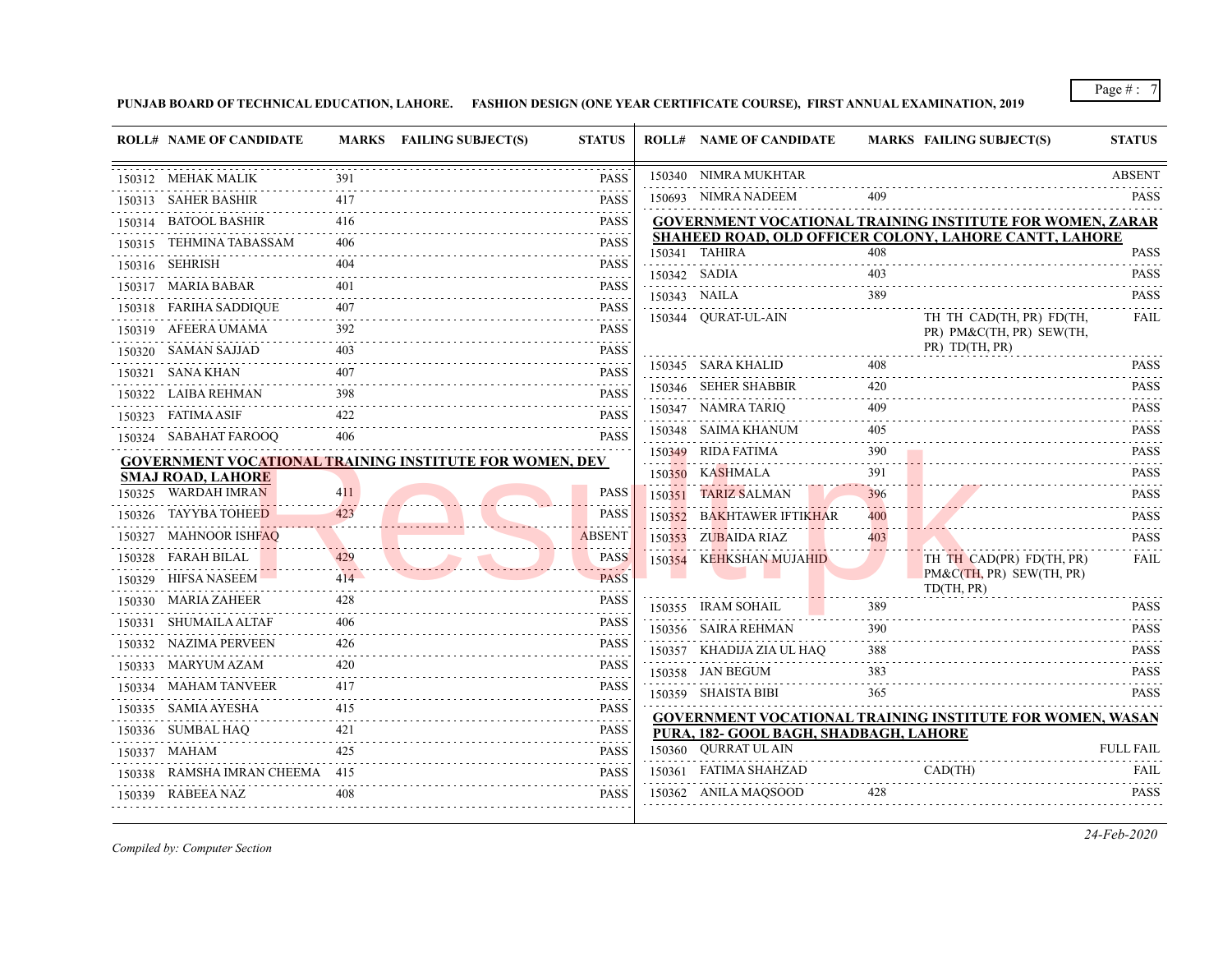**PUNJAB BOARD OF TECHNICAL EDUCATION, LAHORE. FASHION DESIGN (ONE YEAR CERTIFICATE COURSE), FIRST ANNUAL EXAMINATION, 2019**

|        | <b>ROLL# NAME OF CANDIDATE</b> |     | MARKS FAILING SUBJECT(S)                                                                                              | <b>STATUS</b>                                            |        | <b>ROLL# NAME OF CANDIDATE</b>                     |                 | <b>MARKS FAILING SUBJECT(S)</b>                                        | <b>STATUS</b>               |
|--------|--------------------------------|-----|-----------------------------------------------------------------------------------------------------------------------|----------------------------------------------------------|--------|----------------------------------------------------|-----------------|------------------------------------------------------------------------|-----------------------------|
|        | 150363 AYESHA SAMI             | 443 |                                                                                                                       | <b>PASS</b>                                              |        | 150390 RAZIA SULTANA                               | 386             |                                                                        | <b>PASS</b>                 |
|        | 150364 FATIMA GUL SHAHID       | 438 |                                                                                                                       | <b>PASS</b>                                              |        | 150391 RIDA FATIMA                                 | 389             |                                                                        | .<br><b>PASS</b>            |
|        | 150365 ADAAB AKRAM             | 434 |                                                                                                                       | <b>PASS</b>                                              |        |                                                    |                 | <b>GOVERNMENT VOCATIONAL TRAINING INSTITUTE FOR WOMEN,</b>             |                             |
| 150366 | <b>IORA</b>                    | 447 |                                                                                                                       | <b>PASS</b>                                              |        | <b>COLLEGE ROAD, BUTT CHOWK, TOWN SHIP, LAHORE</b> |                 |                                                                        |                             |
|        | 150367 ZAHRA AMIN              |     |                                                                                                                       | <b>FULL FAIL</b>                                         |        | 150392 ABIDA ILYAS                                 | 450             |                                                                        | <b>PASS</b>                 |
|        | 150368 ABEERA IRFAN BUTT       |     |                                                                                                                       | <b>FULL FAIL</b>                                         |        | 150393 FATIMA KIFAYAT                              | 334             |                                                                        | <b>PASS</b><br>.            |
|        | 150369 HAFSA KHALIL            | 405 |                                                                                                                       | <b>PASS</b>                                              | 150394 | <b>SAMYA BANO</b>                                  | 356<br>$  -$    |                                                                        | <b>PASS</b><br>.            |
|        | 150370 IQRA ISHTIAQ            | 404 |                                                                                                                       | .<br><b>PASS</b>                                         |        | 150395 UZMA JAMAL                                  | 453             |                                                                        | <b>PASS</b>                 |
|        | 150371 MUBINA                  |     |                                                                                                                       | <b>FULL FAIL</b>                                         |        | 150396 AROOJ ARSHAD                                | 368             |                                                                        | <b>PASS</b>                 |
|        | 150372 MAIRA ILYAS             |     |                                                                                                                       | <b>FULL FAIL</b>                                         |        | 150397 SHAISTA NAUREEN                             | 366             |                                                                        | <b>PASS</b>                 |
| 150373 | TABASSUM MUNIR                 |     |                                                                                                                       | FULL FAIL                                                |        | 150398 ABIDA PERVEEN                               | 391             |                                                                        | <b>PASS</b><br>.            |
|        | 150374 IQRA JAVED              |     |                                                                                                                       | FULL FAIL                                                | 150399 | OURAT UL AIN                                       | 357             |                                                                        | <b>PASS</b><br>.            |
|        | 150375 FATIMA RIAZ             |     | TH                                                                                                                    | <b>FAIL</b>                                              |        | 150400 ISMA JAMROZ                                 | 442             |                                                                        | <b>PASS</b><br>$-1 - 1 - 1$ |
|        | 150376 SEEMAB TARIQ            | 395 |                                                                                                                       | <b>PASS</b>                                              | 150401 | <b>SULTANA IDREES</b>                              | 328<br>.        |                                                                        | <b>PASS</b><br>.            |
| 150377 | TAYYABA FATIMA                 | 421 |                                                                                                                       | <b>PASS</b>                                              |        | 150402 JAVERIA BIBI                                | 332             |                                                                        | <b>PASS</b>                 |
|        | 150378 RABIA IZHAR             |     |                                                                                                                       | <b>FULL FAIL</b>                                         |        | $150403$ HINA AYUB                                 | 445             |                                                                        | <b>PASS</b>                 |
|        | 150379 ANAM YOUSAF             | 419 |                                                                                                                       | <u>.</u><br><b>PASS</b>                                  |        | 150404 ZOYA BHATTI                                 | 427             |                                                                        | <b>PASS</b>                 |
|        | SUMBAL MUSHTAO                 | 415 |                                                                                                                       | <b>PASS</b>                                              |        | 150405 NAHEED AKHTAR                               | .<br>383        |                                                                        | <b>PASS</b>                 |
| 150380 |                                | 406 |                                                                                                                       |                                                          |        | 150406 AMNA BIBI                                   | المتواطن<br>376 |                                                                        | 2.2.2.2.2.1<br><b>PASS</b>  |
|        | 150381 ANNEL ZAHRA             |     |                                                                                                                       | <b>PASS</b><br>.                                         |        |                                                    |                 | <b>GOVERNMENT VOCATIONAL TRAINING INSTITUTE FOR WOMEN, AWAN</b>        |                             |
|        |                                |     | <b>GOVERNMENT VOCATIONAL TRAINING INSTITUTE FOR WOMEN,</b><br>OPPISITE TELEPHONE EXCHANGE, JIA MUSA, SHAHDARA, LAHORE |                                                          |        | <b>TOWN, LAHORE</b>                                |                 |                                                                        |                             |
|        | 150382 ZULAIKHA                | 431 |                                                                                                                       | <b>PASS</b>                                              |        | 150407 ZUNAIRA YAQOOB                              | 415             |                                                                        | <b>PASS</b>                 |
|        | 150383 MAHNOOR                 | 397 |                                                                                                                       | <b>PASS</b>                                              |        | 150408 SADAF SARWAR                                | 394             |                                                                        | <b>PASS</b>                 |
|        | 150384 MEHAK SHAFIQUE          | 415 |                                                                                                                       | <b>PASS</b>                                              |        | 150409 AMNA NAWAZ                                  | 430             |                                                                        | <b>PASS</b>                 |
|        | 150385 RABIA ASHRAF            | 397 |                                                                                                                       | .<br><b>PASS</b>                                         |        | 150410 AFSHAN ASLAM                                | 410             |                                                                        | <b>PASS</b>                 |
| 150386 | RIMSHA KOUSAR                  |     |                                                                                                                       | $-1 - 1 - 1$<br><b>PASS</b>                              |        | 150411 AMINA BATOOL                                | 417             |                                                                        | <b>PASS</b>                 |
| 150387 | SYEDA ANUM IJAZ GILANI 408     |     |                                                                                                                       | $\alpha$ , $\alpha$ , $\alpha$ , $\alpha$<br><b>PASS</b> |        | 150412 SAIRA HABIB                                 | 422             |                                                                        | <b>PASS</b>                 |
|        | 150388 IQRA FARYAD             |     | TH TH CAD(TH, PR) FD(TH,<br>PR) PM&C(TH, PR) SEW(TH,                                                                  | FAIL                                                     |        | 150413 FATIMA MEHMOD                               |                 | TH TH CAD(TH, PR) FD(TH,<br>PR) PM&C(TH, PR) SEW(TH,<br>PR) TD(TH, PR) | <b>FAIL</b>                 |
|        | 150389 SAMRA                   | 383 | PR) TD(TH, PR)                                                                                                        | <b>PASS</b>                                              |        | 150414 SHAISTA KANWAL                              | 408             |                                                                        | <b>PASS</b>                 |
|        |                                |     |                                                                                                                       |                                                          |        | 150415 ABIDA JABBAR                                | 422             |                                                                        | <b>PASS</b>                 |

*Compiled by: Computer Section*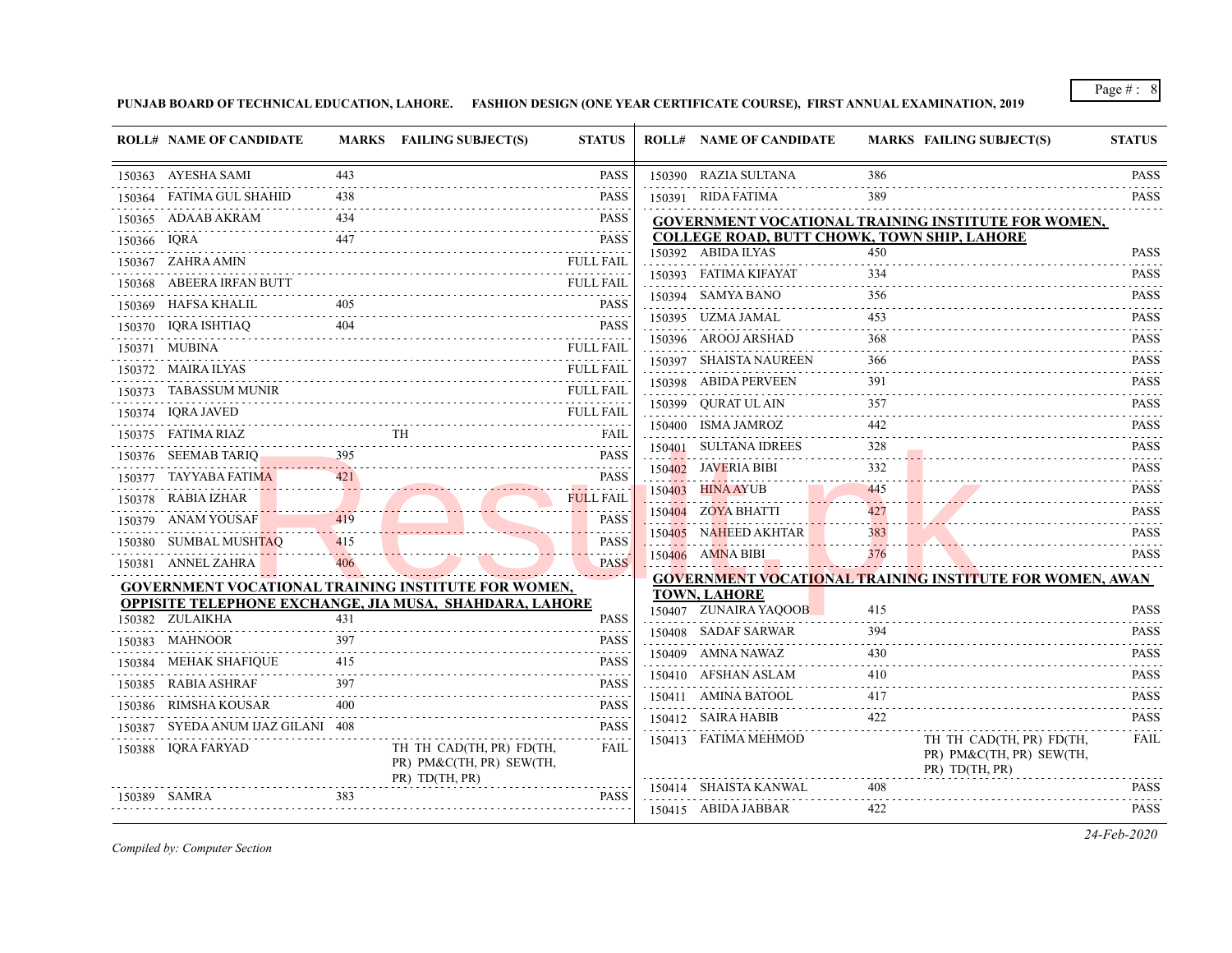**PUNJAB BOARD OF TECHNICAL EDUCATION, LAHORE. FASHION DESIGN (ONE YEAR CERTIFICATE COURSE), FIRST ANNUAL EXAMINATION, 2019**

|               | <b>ROLL# NAME OF CANDIDATE</b>                                   |     | MARKS FAILING SUBJECT(S)                                    | <b>STATUS</b>                                                       | <b>ROLL# NAME OF CANDIDATE</b>                    |                   | <b>MARKS FAILING SUBJECT(S)</b>                            | <b>STATUS</b>                                                                                                                                                                                    |
|---------------|------------------------------------------------------------------|-----|-------------------------------------------------------------|---------------------------------------------------------------------|---------------------------------------------------|-------------------|------------------------------------------------------------|--------------------------------------------------------------------------------------------------------------------------------------------------------------------------------------------------|
|               | 150416 ZAINIB ASIF                                               | 419 |                                                             | <b>PASS</b>                                                         | 150439 WAJIHA MUNIR                               | 325               |                                                            | <b>PASS</b>                                                                                                                                                                                      |
|               | 150417 ANAM AKRAM BUTT                                           |     |                                                             | <b>PASS</b>                                                         | 150440 MEMOONA SAFDAR                             | 334               |                                                            | <b>PASS</b><br>1.1.1.1.1                                                                                                                                                                         |
|               | 150418 SADIA BIBI                                                | 415 |                                                             | <b>PASS</b>                                                         | 150441 MARIA AFZAA BUTT                           | 377               |                                                            | <b>PASS</b>                                                                                                                                                                                      |
|               | 150419 MUZAMMIL AKRAM                                            |     |                                                             | <b>PASS</b>                                                         | 150442 NAILA MUBEEN                               | 349               |                                                            | <b>PASS</b><br>.                                                                                                                                                                                 |
|               |                                                                  |     | GOVERNMENT VOCATIONAL TRAINING INSTITUTE FOR WOMEN, NEAR    |                                                                     | 150443 AYESHA SALEEM                              |                   | TH TH CAD(TH, PR, SE)<br>FD(TH, PR, SE) PM&C(TH, PR,       | <b>FAIL</b>                                                                                                                                                                                      |
|               | MOSOUE WAZIR KHAN INSIDE DELHI GATE, LAHORE<br>150420 AMNA ILYAS |     |                                                             | <b>ABSENT</b>                                                       |                                                   |                   | SE) SEW(PR, SE) TD(TH, PR,<br>SE)                          |                                                                                                                                                                                                  |
|               | 150421 AFNAN EJAZ                                                |     |                                                             | <b>PASS</b>                                                         | 150444 KHADIJA                                    |                   |                                                            | FULL FAIL                                                                                                                                                                                        |
|               | 150422 MOEEZA ARSHAD                                             | 361 |                                                             | <b>PASS</b>                                                         | 150445 AYESHA EJAZ                                | 396               |                                                            | <b>PASS</b>                                                                                                                                                                                      |
|               | 150423 NOOR FATIMA                                               | 347 |                                                             | <b>PASS</b><br>2.2.2.2.2.2.2                                        | 150446 SAIDA ASHRAF                               | 313               |                                                            | .<br><b>PASS</b>                                                                                                                                                                                 |
|               | 150424 HINA SHAMSHAD                                             |     |                                                             | <b>PASS</b>                                                         |                                                   |                   | SOCIETY VOCATIONAL INSTITUTE FOR WOMEN, 5-JAHANGIR ROAD,   |                                                                                                                                                                                                  |
|               |                                                                  |     | GOVERNMENT VOCATIONAL TRAINING INSTITUTE FOR WOMEN          |                                                                     | <b>KARIM STREET, LAHORE</b>                       |                   |                                                            |                                                                                                                                                                                                  |
| <b>LAHORE</b> |                                                                  |     | (LOHARI), 26-JUSTICE SHARIF COLONY, POONCH ROAD, SAMANABAD, |                                                                     | 150447 AOSA BANO                                  | 431               |                                                            | <b>PASS</b>                                                                                                                                                                                      |
|               | 150425 FATIMA USMAN                                              | 433 |                                                             | <b>PASS</b>                                                         | 150448 RUBINA RAFIQUE<br>.                        | 432               |                                                            | <b>PASS</b><br>.                                                                                                                                                                                 |
|               | 150426 SADIA ALI                                                 | 393 |                                                             | <b>PASS</b>                                                         | 150449 KHADIJA RAFIQUE                            |                   |                                                            | <b>PASS</b>                                                                                                                                                                                      |
| 150427        | SHAKEELA KAU <mark>SA</mark> R                                   | 332 |                                                             | .<br><b>PASS</b>                                                    | 150450 IQRA JABBAR                                | 421               |                                                            | <b>PASS</b>                                                                                                                                                                                      |
|               | 150428 MARYAM ALI                                                | 353 |                                                             | $\alpha$ , $\alpha$ , $\alpha$ , $\alpha$ , $\alpha$<br><b>PASS</b> | 150451 MARIA REHMAN                               | 445               |                                                            | <b>PASS</b><br>$\mathcal{L}^{\mathcal{A}}\mathcal{L}^{\mathcal{A}}\mathcal{L}^{\mathcal{A}}\mathcal{L}^{\mathcal{A}}\mathcal{L}^{\mathcal{A}}\mathcal{L}^{\mathcal{A}}\mathcal{L}^{\mathcal{A}}$ |
|               | 150429 MEHR-UL-NISA                                              | 394 |                                                             | .<br><b>PASS</b>                                                    | 150452 KOMAL INAM                                 |                   |                                                            | <b>PASS</b>                                                                                                                                                                                      |
|               | 150430 HAFIZA NIMRA                                              | 370 |                                                             | .<br><b>PASS</b>                                                    | 150453 MARIA<br><b>Contract Contract Contract</b> | 440<br><u>. /</u> |                                                            | <b>PASS</b><br><u>.</u>                                                                                                                                                                          |
|               | 150431 MAH NOOR ABID                                             | 359 |                                                             | المربوب بوابياتها<br><b>PASS</b>                                    | 150454 ATEEQA ALEEM                               | 425               |                                                            | <b>PASS</b><br>.                                                                                                                                                                                 |
|               | 150432 AYESHA TARIQ                                              | 418 |                                                             | .<br><b>PASS</b>                                                    | 150455 SIDRA SIDDIQUE                             | 444               |                                                            | <b>PASS</b>                                                                                                                                                                                      |
|               | 150433 AFSHAN SATTAR                                             | 408 |                                                             | <b>PASS</b>                                                         |                                                   |                   | <b>GOVERNMENT COLLEGE OF TECHNOLOGY FOR WOMEN,, LAYYAH</b> |                                                                                                                                                                                                  |
|               | 150434 NOUREEN FARAH                                             |     | TH TH CAD(TH, PR) FD(TH,                                    | <b>FAIL</b>                                                         | 150456 SAMAVIA AZIZ                               | 417               |                                                            | <b>PASS</b><br><u>.</u>                                                                                                                                                                          |
|               |                                                                  |     | PR) PM&C(TH, PR) SEW(TH,<br>PR) TD(TH, PR)                  |                                                                     | 150457 ANUM SHAHEEN                               | 436               |                                                            | <b>PASS</b>                                                                                                                                                                                      |
|               |                                                                  |     | RSLN GOVERNMENT VOCATIONAL TRAINING INSTITUTE FOR WOMEN,    |                                                                     | 150458 SHABANA NOREEN                             | 437<br>.          |                                                            | <b>PASS</b>                                                                                                                                                                                      |
|               | ROAD SYEED MOJ DARIYA, LAHORE                                    |     |                                                             |                                                                     | 150459 FARZANA KAUSAR                             |                   |                                                            | <b>PASS</b>                                                                                                                                                                                      |
|               | 150435 NIDA FATIMA                                               | 359 |                                                             | <b>PASS</b>                                                         | 150460 RIMSHA KALEEM                              | 437               |                                                            | <b>PASS</b><br>.                                                                                                                                                                                 |
|               | 150436 MADEEHA NAZ                                               |     |                                                             | <b>FULL FAIL</b>                                                    | 150461 QURAT-UL-AIN                               | 429               |                                                            | <b>PASS</b><br>.                                                                                                                                                                                 |
|               | 150437 SHAHLA WALAYAT                                            | 365 |                                                             | <b>PASS</b>                                                         | 150462 SAMINA MUNAWAR KHAN 434                    |                   |                                                            | <b>PASS</b>                                                                                                                                                                                      |
|               | 150438 NAILA ISLAM                                               | 372 |                                                             | <b>PASS</b>                                                         | 150463 SAIMA BIBI                                 | 415               |                                                            | <b>PASS</b>                                                                                                                                                                                      |
|               |                                                                  |     |                                                             |                                                                     |                                                   |                   |                                                            |                                                                                                                                                                                                  |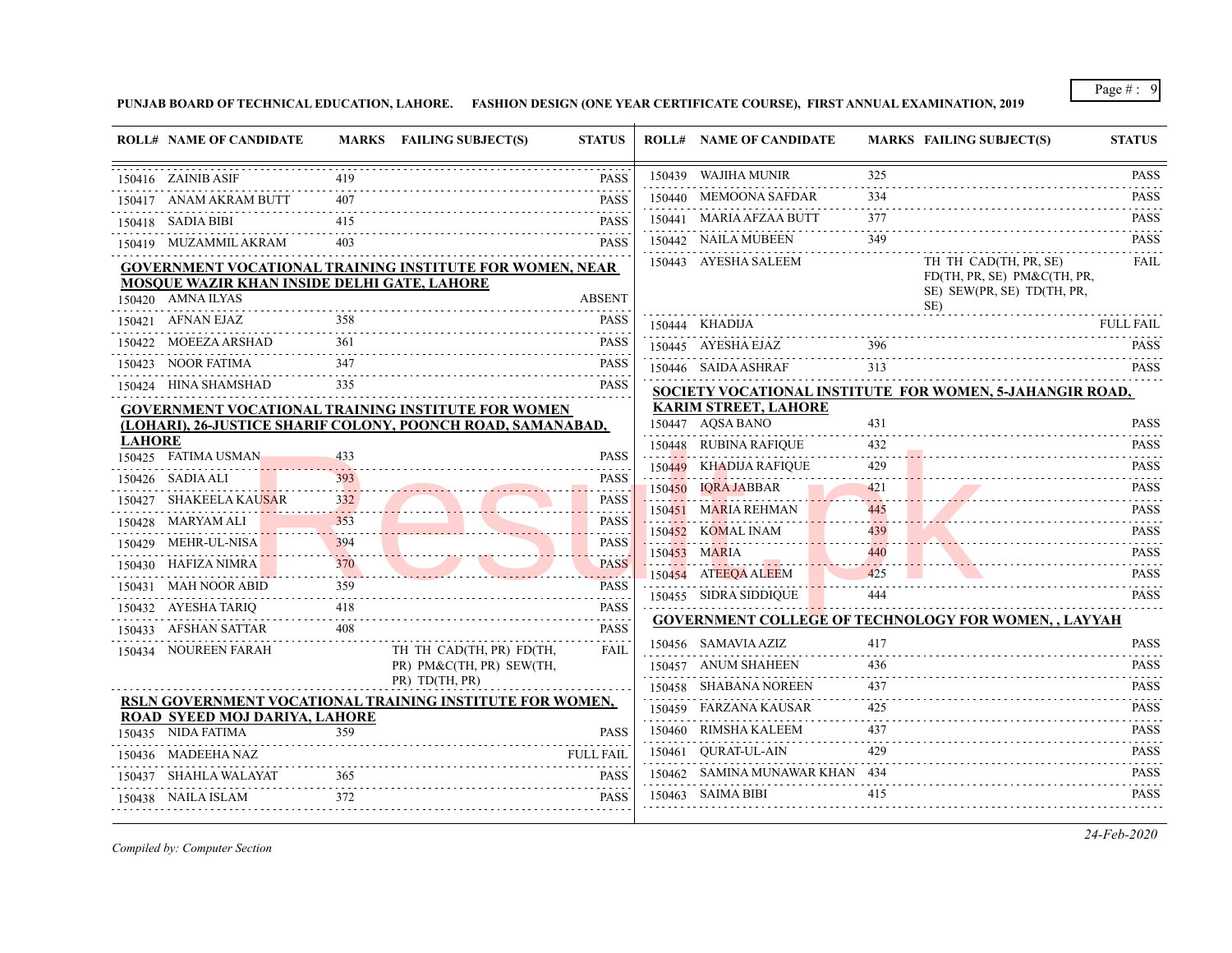**PUNJAB BOARD OF TECHNICAL EDUCATION, LAHORE. FASHION DESIGN (ONE YEAR CERTIFICATE COURSE), FIRST ANNUAL EXAMINATION, 2019**

|        | <b>ROLL# NAME OF CANDIDATE</b> |     | MARKS FAILING SUBJECT(S)                                      | <b>STATUS</b>                                                                                                                                                                               | <b>ROLL# NAME OF CANDIDATE</b> | <b>MARKS FAILING SUBJECT(S)</b>                                  | <b>STATUS</b>                                                                                                    |
|--------|--------------------------------|-----|---------------------------------------------------------------|---------------------------------------------------------------------------------------------------------------------------------------------------------------------------------------------|--------------------------------|------------------------------------------------------------------|------------------------------------------------------------------------------------------------------------------|
|        | 150464 SUMAIRA MUNAWAR         | 438 |                                                               | <b>PASS</b>                                                                                                                                                                                 |                                | <b>GOVERNMENT VOCATIONAL TRAINING INSTITUTE FOR WOMEN, QASIM</b> |                                                                                                                  |
|        | 150465 NADIA SALEEM            | 404 |                                                               | <b>PASS</b>                                                                                                                                                                                 | <b>PUR COLONY, MULTAN</b>      |                                                                  |                                                                                                                  |
|        | 150466 AMNA AROOJ              |     | TH TH CAD(TH, PR) FD(TH,                                      | <b>FAIL</b>                                                                                                                                                                                 | 150490 WARDA WAHEED<br>.       | 426                                                              | <b>PASS</b><br>.                                                                                                 |
|        |                                |     | PR) PM&C(TH, PR, SE)<br>SEW(TH, PR, SE) TD(TH, PR)            |                                                                                                                                                                                             | 150491 RIZWANA ANJUM           | 449                                                              | <b>PASS</b>                                                                                                      |
|        | 150467 HIRA KHAN               | 394 |                                                               | <b>PASS</b>                                                                                                                                                                                 | 150492     SABAHAT SHAKEEL     | 452                                                              | <b>PASS</b>                                                                                                      |
|        | 150468 AFSHEEN LATIF           | 416 |                                                               | <b>PASS</b>                                                                                                                                                                                 | 150493 UFRA SATTAR             | 460                                                              | <b>PASS</b>                                                                                                      |
|        | 150469 SAIRA                   | 424 |                                                               | <b>PASS</b>                                                                                                                                                                                 | 150494 DANIA ZAHOOR            | 453                                                              | <b>PASS</b><br>.                                                                                                 |
|        | 150470 ANEELA RAMZAN           | 408 |                                                               | .<br><b>PASS</b>                                                                                                                                                                            | 150495 ANMOL FATIMA            | 445                                                              | <b>PASS</b><br>.                                                                                                 |
|        | 150471 RABIA                   | 423 |                                                               | $-2 - 2 - 2 - 2$<br><b>PASS</b>                                                                                                                                                             | 150496 ALISHBA AZIZ            | 457                                                              | <b>PASS</b>                                                                                                      |
|        | 150472     SANA SAFDAR         |     |                                                               | $\mathcal{L}^{\mathcal{A}}\left( \mathcal{L}^{\mathcal{A}}\left( \mathcal{L}^{\mathcal{A}}\right) \right) =\mathcal{L}^{\mathcal{A}}\left( \mathcal{L}^{\mathcal{A}}\right)$<br><b>PASS</b> |                                | <b>GOVERNMENT VOCATIONAL TRAINING INSTITUTE FOR WOMEN,</b>       |                                                                                                                  |
|        | 150473 UZMA QASIM              |     |                                                               | PASS                                                                                                                                                                                        | 150497 ZOUFSHAN UROOJ          | MOHALLA SHEIKHIAN, NEAR MASJID SHEIKHIAN, NANKANA SAHIB<br>452   | <b>PASS</b>                                                                                                      |
|        | 150474 NIMRA                   | 438 |                                                               | <b>PASS</b>                                                                                                                                                                                 | 150498 AYESHA KHALID           | 401                                                              | <b>PASS</b>                                                                                                      |
|        | 150475 TAQDEES ABBAS           |     |                                                               | <b>PASS</b>                                                                                                                                                                                 | 150499 FARZEEN ARIF            | 402                                                              | .<br><b>PASS</b>                                                                                                 |
|        | 150476 NIGHAT SHOUKAT          | 386 |                                                               | <b>PASS</b>                                                                                                                                                                                 | 150500 ATIQA                   | 398                                                              | <b>PASS</b>                                                                                                      |
|        | 150477 ROMAISA SALEEM          | 396 |                                                               | <b>PASS</b>                                                                                                                                                                                 | 150501 SIDRA MUKHTAR           | 419                                                              | <b>PASS</b>                                                                                                      |
|        | 150478 KALSOOM AKHTAR          |     | TH TH CAD(TH, PR) FD(TH,                                      | <b>FAIL</b>                                                                                                                                                                                 | 150502 SANA SALEEM             | 424                                                              | <b>PASS</b>                                                                                                      |
|        |                                |     | PR) PM&C(TH, PR, SE)                                          |                                                                                                                                                                                             | 150503 MADIHA NAZIR            | 431                                                              | $-1 - 1 - 1 - 1$<br><b>PASS</b>                                                                                  |
|        |                                |     | SEW(TH, PR, SE) TD(TH, PR)                                    |                                                                                                                                                                                             | 150504 RABIA ANWAR             | 400                                                              | <b>PASS</b>                                                                                                      |
|        | <b>ROAD, LODHRAN</b>           |     | <b>GOVERNMENT VOCATIONAL TRAINING INSTITUTE FOR WOMEN, DC</b> |                                                                                                                                                                                             | 150505 ALEEZA MEHAK            | .<br>425                                                         | <b>PASS</b>                                                                                                      |
|        | 150479 SAYEDA MIRRAJ FATIMA    | 366 |                                                               | <b>PASS</b>                                                                                                                                                                                 | 150506 AYESHA ASHRAF           | 408                                                              | .<br><b>PASS</b>                                                                                                 |
|        | 150480 SANA LAL KHAN           | 409 |                                                               | <b>PASS</b>                                                                                                                                                                                 |                                | <b>GOVERNMENT VOCATIONAL TRAINING INSTITUTE FOR WOMEN,</b>       |                                                                                                                  |
|        | 150481 ZAHIDA BIBI             | 418 |                                                               | <b>PASS</b>                                                                                                                                                                                 |                                | MOHALLAH ABBAS NAGAR NATT STREET, NAROWAL                        |                                                                                                                  |
| 150482 | KHADIJA-TUL-KUBRA              | 401 |                                                               | <b>PASS</b>                                                                                                                                                                                 | 150507 SADEELA BATOOL          | 399                                                              | <b>PASS</b>                                                                                                      |
| 150483 | SIDRA KHAN                     | 425 |                                                               | <b>PASS</b>                                                                                                                                                                                 | 150508 SADAF DIL MUHAMMAD      | 415                                                              | <b>PASS</b>                                                                                                      |
|        | 150484    MUSSARAT JEHAN       | 362 |                                                               | <b>PASS</b>                                                                                                                                                                                 | 150509 TEHMINA SIDDIO          | 414                                                              | <b>PASS</b><br>.                                                                                                 |
|        | 150485 SAIMA AHMAD             |     |                                                               | <b>PASS</b>                                                                                                                                                                                 | 150510 NIDA YASMEEN            | 397                                                              | <b>PASS</b>                                                                                                      |
|        | 150486 IRAM AKRAM              | 430 |                                                               | <b>PASS</b>                                                                                                                                                                                 | 150511 MISHAL                  | 390                                                              | $\mathbf{1} \cdot \mathbf{1} \cdot \mathbf{1} \cdot \mathbf{1} \cdot \mathbf{1} \cdot \mathbf{1}$<br><b>PASS</b> |
|        | 150487 NAGEEN ASLAM            | 439 |                                                               | <b>PASS</b>                                                                                                                                                                                 | 150512 KANWAL YASMIN           | 387                                                              | <b>PASS</b>                                                                                                      |
|        | 150488 JAVERIA ASLAM           | 398 |                                                               | .<br><b>PASS</b>                                                                                                                                                                            | 150513 RUKHSANA KUSER          | 396                                                              | <b>PASS</b>                                                                                                      |
|        | 150489 SHAHEEN KHALIL          | 413 |                                                               | <b>PASS</b>                                                                                                                                                                                 |                                |                                                                  |                                                                                                                  |
|        |                                |     |                                                               |                                                                                                                                                                                             |                                |                                                                  |                                                                                                                  |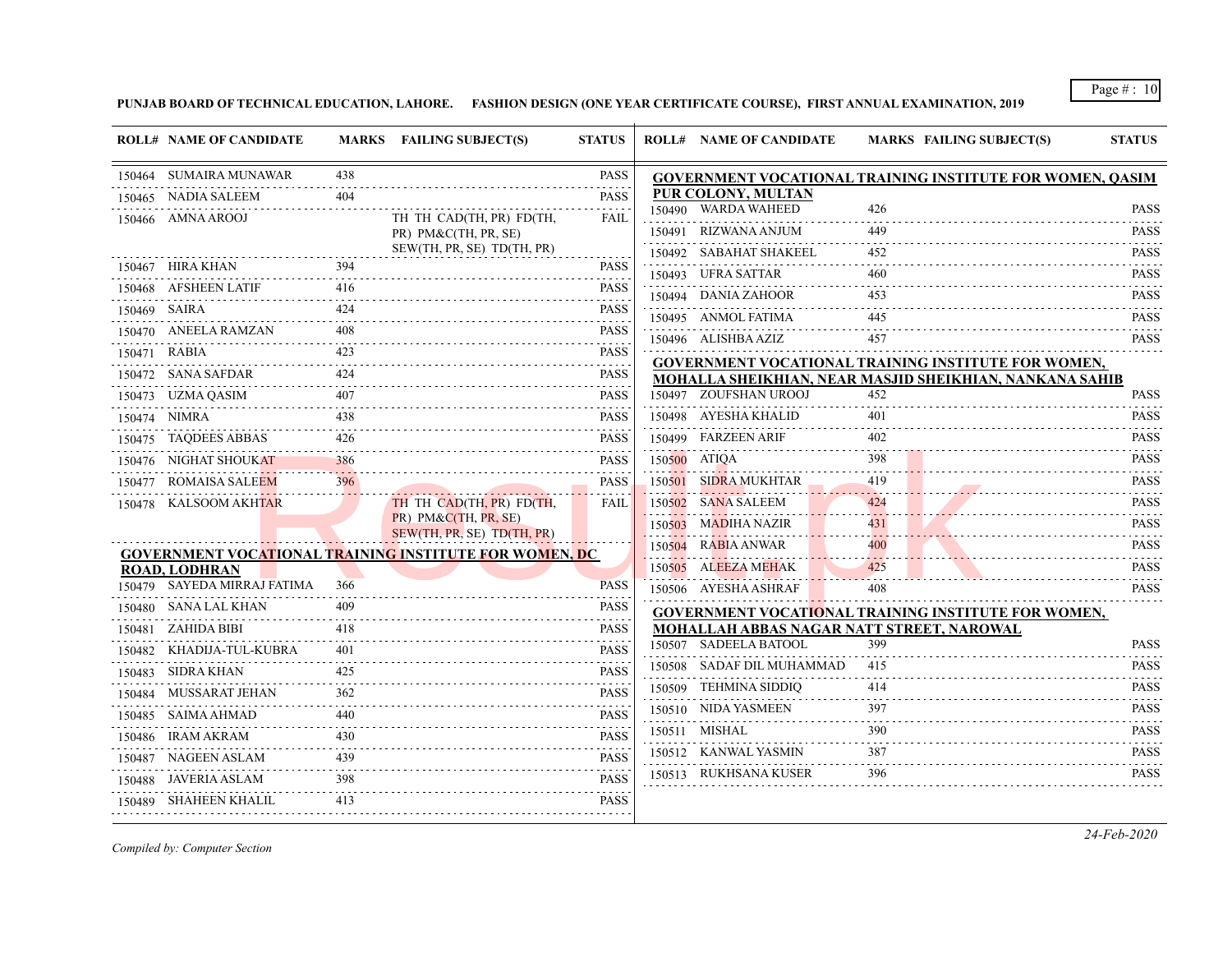**PUNJAB BOARD OF TECHNICAL EDUCATION, LAHORE. FASHION DESIGN (ONE YEAR CERTIFICATE COURSE), FIRST ANNUAL EXAMINATION, 2019**

|        | <b>ROLL# NAME OF CANDIDATE</b>         |     | MARKS FAILING SUBJECT(S)                                                                                             | <b>STATUS</b>                 | <b>ROLL# NAME OF CANDIDATE</b>                   |                    | <b>MARKS FAILING SUBJECT(S)</b>                                        | <b>STATUS</b>              |
|--------|----------------------------------------|-----|----------------------------------------------------------------------------------------------------------------------|-------------------------------|--------------------------------------------------|--------------------|------------------------------------------------------------------------|----------------------------|
|        | 150514 YASMIN TAHIRA                   |     | TH TH CAD(TH, PR) FD(TH,                                                                                             | FAIL                          | 150539 TAYABA NAWAZISH                           | 428                |                                                                        | <b>PASS</b>                |
|        |                                        |     | PR) PM&C(TH, PR) SEW(TH,<br>PR) TD(TH, PR)                                                                           |                               | 150540 AMINA                                     | 424                |                                                                        | <b>PASS</b>                |
|        | 150515 MASOOMA SAGHIR                  | 386 |                                                                                                                      | <b>PASS</b>                   | 150541 NEELAM SHEHZADI                           | 428                |                                                                        | .<br><b>PASS</b>           |
|        | 150516 RAHMEEN AMIN                    | 394 |                                                                                                                      | <b>PASS</b>                   | 150542 FAJAR SADDIQUE                            | 403                |                                                                        | <b>PASS</b>                |
|        | 150517 SAMINA YAQOOB                   | 403 |                                                                                                                      | <b>PASS</b>                   | 150543 YASMEEN                                   | 433                |                                                                        | <b>PASS</b>                |
|        | 150518 NOREEN FATIMA                   | 421 |                                                                                                                      | .<br><b>PASS</b>              |                                                  |                    | <b>GOVERNMENT VOCATIONAL TRAINING INSTITUTE FOR WOMEN, 0/635</b>       |                            |
|        | 150519 AMINA IMAN                      | 421 |                                                                                                                      | .<br><b>PASS</b>              | <b>KARTAR PURA, RAWALPINDI</b>                   |                    |                                                                        |                            |
|        | <b>NAUSHERA VIRKAN</b>                 |     | <b>GOVERNMENT VOCATIONAL TRAINING INSTITUTE FOR WOMEN</b>                                                            |                               | 150544 MEHAK NADEEM                              |                    | TH TH CAD(TH, PR) FD(TH,<br>PR) PM&C(TH, PR) SEW(TH,<br>PR) TD(TH, PR) | FAIL<br>$- - - - - -$      |
|        | 150520 FAKHARA KIRAN                   | 417 |                                                                                                                      | <b>PASS</b><br>$- - - - - -$  | 150545 SALMA SAFDAR                              |                    | TH TH CAD(TH, PR) FD(TH,                                               | FAIL                       |
|        | 150521 FAIQA GULZAR                    | 415 |                                                                                                                      | <b>PASS</b>                   |                                                  |                    | PR) PM&C(TH, PR) SEW(TH,<br>PR) TD(TH, PR)                             |                            |
| 150522 | AOSA ARSHAD                            | 412 |                                                                                                                      | <b>PASS</b>                   | 150546 KOMAL SHAKIR                              |                    | FD(TH)                                                                 | FAIL                       |
| 150523 | MISBAH BOOTA                           | 404 |                                                                                                                      | <b>PASS</b><br>.              | 150547 MAHER SULTANA                             |                    | TH TH CAD(TH, PR) FD(TH,                                               | FAIL                       |
|        | 150524 SOBIA                           | 392 |                                                                                                                      | <b>PASS</b><br>.              |                                                  |                    | PR) PM&C(TH, PR) SEW(TH,                                               |                            |
| 150525 | <b>KHADIJA</b>                         | 399 |                                                                                                                      | <b>PASS</b><br>.              | 150548 AMINA PERVAIZ                             | 390                | PR) TD(TH, PR)                                                         | <b>PASS</b>                |
|        | 150526 ANAM SUBHAN                     |     |                                                                                                                      | <b>PASS</b>                   | 150549 BUSHRA SABIR                              | 400                |                                                                        | <b>PASS</b>                |
|        | 150527 AYESHA RAFAQAT                  | 400 |                                                                                                                      | <b>PASS</b><br>.              | 150550 SOBIA MEHARBAN                            | 398                |                                                                        | <b>PASS</b>                |
| 150528 | <b>TAHIRA SHABIR</b>                   | 406 |                                                                                                                      | <b>PASS</b><br>.              | 150551 RIMSHA IQBAL                              |                    | TH TH CAD(TH, PR) FD(TH,                                               | .<br>FAIL                  |
|        | 150529 SAMRA BANO                      | 441 |                                                                                                                      | <b>PASS</b><br><b>Service</b> |                                                  |                    | PR) PM&C(TH, PR) SEW(TH,                                               |                            |
|        | 150530 SALMA BIBI                      | 403 |                                                                                                                      | <b>PASS</b>                   |                                                  |                    | PR) TD(TH, PR)                                                         |                            |
|        | 150531 AMINA ZAFAR                     | 406 |                                                                                                                      | <b>PASS</b>                   | 150552 ALMAS ARIF                                | 423                |                                                                        | <b>PASS</b>                |
|        | 150532 UMMA HABIBA                     | 406 |                                                                                                                      | <b>PASS</b><br><u>.</u>       | 150553 SAMAN SHAHID<br>150554 MARYAM JAVED       | 405<br>439         |                                                                        | <b>PASS</b><br><b>PASS</b> |
|        | 150533 SAMAVIA GHULAM<br><b>RASOOL</b> | 410 |                                                                                                                      | <b>PASS</b>                   | 150555 SANA TAHIR                                | 388                |                                                                        | .<br><b>PASS</b>           |
|        | 150534 MARYAM IMRAN                    |     |                                                                                                                      | <b>PASS</b>                   |                                                  | and a state<br>407 |                                                                        | .<br><b>PASS</b>           |
| 150535 | SHAMMSA KANWAL                         | 389 |                                                                                                                      | <b>PASS</b>                   | 150556 HABIBA ALEEM<br>150557 GUL E NAYAB ARSHAD | 422                |                                                                        | <b>PASS</b>                |
|        | 150536 KIRAN MUBEEN                    | 393 |                                                                                                                      | <b>PASS</b>                   | 150558 RIDA FATIMA                               |                    | TH TH CAD(TH, PR) FD(TH,                                               | <b>FAIL</b>                |
|        |                                        |     | GOVERNMENT VOCATIONAL TRAINING INSTITUTE FOR WOMEN, MOH.<br><b>GHOSIA ABAD NAROWAL ROAD NEAR THANA SADAR, PASRUR</b> |                               |                                                  |                    | PR) PM&C(TH, PR) SEW(TH,<br>PR) TD(TH, PR)                             |                            |
|        | 150537 SAFIA BIBI                      | 431 |                                                                                                                      | <b>PASS</b>                   | 150559 IFRA BAIG                                 | 404                |                                                                        | <b>PASS</b><br>.           |
|        | 150538 MAHAM UNDLEEB                   | 424 |                                                                                                                      | <b>PASS</b>                   | 150560 SANA ARIF                                 | 417                |                                                                        | <b>PASS</b>                |

*Compiled by: Computer Section*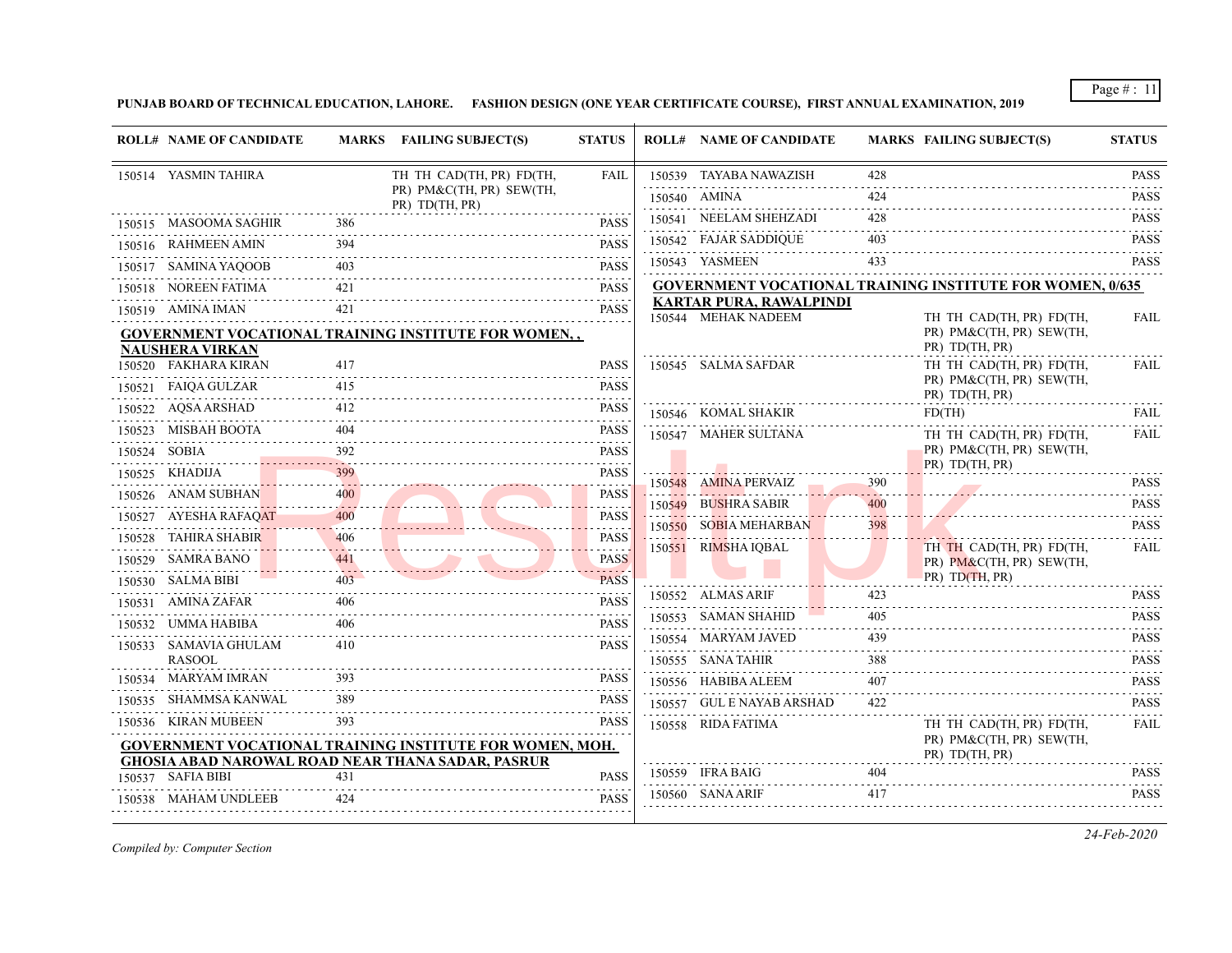**PUNJAB BOARD OF TECHNICAL EDUCATION, LAHORE. FASHION DESIGN (ONE YEAR CERTIFICATE COURSE), FIRST ANNUAL EXAMINATION, 2019**

|              | <b>ROLL# NAME OF CANDIDATE</b>                            |     | MARKS FAILING SUBJECT(S)                                   | <b>STATUS</b>                                                                                                                                                                                  | <b>ROLL# NAME OF CANDIDATE</b>                      |                   | <b>MARKS FAILING SUBJECT(S)</b>                                  | <b>STATUS</b>                                                                                                                                       |
|--------------|-----------------------------------------------------------|-----|------------------------------------------------------------|------------------------------------------------------------------------------------------------------------------------------------------------------------------------------------------------|-----------------------------------------------------|-------------------|------------------------------------------------------------------|-----------------------------------------------------------------------------------------------------------------------------------------------------|
|              | 150561 HUMAIRA SHOAIB                                     | 397 |                                                            | <b>PASS</b>                                                                                                                                                                                    |                                                     |                   | GOVERNMENT VOCATIONAL TRAINING INSTITUTE FOR WOMEN,              |                                                                                                                                                     |
| 150562       | ROMA KIRAN                                                | 366 |                                                            | <b>PASS</b><br>$\frac{1}{2} \left( \frac{1}{2} \right) \left( \frac{1}{2} \right) \left( \frac{1}{2} \right) \left( \frac{1}{2} \right) \left( \frac{1}{2} \right) \left( \frac{1}{2} \right)$ |                                                     |                   | SAMONDARI RAJIN ROAD MAHALA DANISH PUR, SAMMUNDRI                |                                                                                                                                                     |
|              | 150563 SHAFAQ AZAM                                        | 412 |                                                            | <b>PASS</b>                                                                                                                                                                                    | 150575 ASIA TABASSAM                                | 371<br>376        |                                                                  | <b>PASS</b>                                                                                                                                         |
|              |                                                           |     | <b>GOVERNMENT VOCATIONAL TRAINING INSTITUTE FOR WOMEN,</b> |                                                                                                                                                                                                | 150576 HIRA ARSHAD                                  |                   |                                                                  | <b>PASS</b><br>.                                                                                                                                    |
|              | RAWALPINDI CANTT, RAWALPINDI                              |     |                                                            |                                                                                                                                                                                                | 150577 ZARA AZAM                                    | 379               |                                                                  | <b>PASS</b><br>$-1 - 1 - 1 - 1$                                                                                                                     |
|              | 150564 RUBY NIAZ                                          | 391 |                                                            | <b>PASS</b>                                                                                                                                                                                    | 150578 SABA ALLAH DITTA                             | 395               |                                                                  | <b>PASS</b>                                                                                                                                         |
|              | 150565 SYEDA KOMAL LATIF                                  | 410 |                                                            | <b>PASS</b>                                                                                                                                                                                    | 150579 YASMEEN AKHTER<br><b>TAYYABA</b>             | 397               |                                                                  | <b>PASS</b>                                                                                                                                         |
|              | 150566 CHAND FIRDOS                                       | 384 |                                                            | <b>PASS</b>                                                                                                                                                                                    | 150580 FATIMA MATLOOB                               | 391               |                                                                  | <b>PASS</b>                                                                                                                                         |
|              | 150567 HINA QADEER                                        | 431 |                                                            | PASS<br>.                                                                                                                                                                                      | 150581 SAOANA ASHRAF                                | 394               |                                                                  | <b>PASS</b>                                                                                                                                         |
| 150568       | RIMSHA LIAQUAT                                            | 360 |                                                            | <b>PASS</b>                                                                                                                                                                                    | 150582 TAYBA MUBEEN                                 | 397               |                                                                  | <b>PASS</b>                                                                                                                                         |
| 150569       | KHADIJA ALLAH RAKHA                                       | 329 |                                                            | PASS                                                                                                                                                                                           | 150583 AQSA ASHFAQ                                  | 384               |                                                                  | <b>PASS</b>                                                                                                                                         |
| 150570       | SAFIA AKRAM                                               | 409 |                                                            | PASS<br>.                                                                                                                                                                                      | 150584 SAMEELA YASMEEN                              | 373               |                                                                  | <b>PASS</b>                                                                                                                                         |
| 150571       | <b>HINA ZAFAR</b>                                         | 376 |                                                            | <b>PASS</b><br>$\alpha$ , $\alpha$ , $\alpha$ , $\alpha$ , $\alpha$                                                                                                                            | 150585 KALSOOM BIBI                                 | 392               |                                                                  | <b>PASS</b>                                                                                                                                         |
|              | 150572 AYESHA IJAZ                                        | 372 |                                                            | PASS                                                                                                                                                                                           | 150586 KAUSAR PERVEEN                               | 394               |                                                                  | .<br><b>PASS</b>                                                                                                                                    |
|              | 150573 GHAZALA NAZ                                        | 398 |                                                            | PASS                                                                                                                                                                                           | 150587 TAYYBA RASOOL                                | 382               |                                                                  | $\mathcal{L}^{\mathcal{A}}\left( \mathcal{A}^{\mathcal{A}}\right) =\mathcal{L}^{\mathcal{A}}\left( \mathcal{A}^{\mathcal{A}}\right)$<br><b>PASS</b> |
|              | 150574 SUMBAL MEHFOOZ                                     | 410 |                                                            | <b>PASS</b>                                                                                                                                                                                    | 150588 SANA JAVEED                                  | 374               |                                                                  | <b>PASS</b>                                                                                                                                         |
|              |                                                           |     | GOVERNMENT VOCATIONAL TRAINING INSTITUTE FOR WOMEN, NAI    |                                                                                                                                                                                                | 150589 SOFIA NASIR                                  | . <b>.</b><br>339 |                                                                  | .<br><b>PASS</b>                                                                                                                                    |
|              | <b>ABADI JHAL ROAD, SAHIWAL</b><br>150680 SHAMAILA IDREES | 418 |                                                            | <b>PASS</b>                                                                                                                                                                                    |                                                     |                   | <b>GOVERNMENT VOCATIONAL TRAINING INSTITUTE FOR WOMEN,</b>       |                                                                                                                                                     |
|              | 150681 ARSHIA BATOOL                                      | 431 |                                                            | <b>PASS</b>                                                                                                                                                                                    |                                                     |                   | <b>OPPOSITE DEGREE COLLEGE FOR WOMEN, NEAR CHAK CHATHA CANAL</b> |                                                                                                                                                     |
| 150682       | SADIA GHULZAR                                             | 440 |                                                            | .<br><b>PASS</b>                                                                                                                                                                               | <b>BRIDGE, SANGLA HILLS</b><br>150590 MEHWISH ASLAM | 363               |                                                                  | <b>PASS</b>                                                                                                                                         |
| 150683 AIMAN |                                                           | 432 |                                                            | <b>PASS</b>                                                                                                                                                                                    | 150591 FEHMIDA KAUSAR                               |                   |                                                                  | FAIL                                                                                                                                                |
| 150684       | AYESHA                                                    | 426 |                                                            | <b>PASS</b>                                                                                                                                                                                    |                                                     |                   | TH CAD(PR) FD(PR)<br>PM&C(PR) SEW(PR) TD(TH,                     |                                                                                                                                                     |
| 150685       | MAHNOOR ZAFAR                                             | 435 |                                                            | <b>PASS</b>                                                                                                                                                                                    |                                                     |                   | PR)                                                              |                                                                                                                                                     |
|              | 150686 SAMINA RASHID                                      | 445 |                                                            | PASS                                                                                                                                                                                           | 150592 RIMSHA ZUBAIR                                | 407               |                                                                  | <b>PASS</b>                                                                                                                                         |
| 150687       | AYSHA SIDIQA                                              | 424 |                                                            | .<br><b>PASS</b>                                                                                                                                                                               | 150593 HINA ASLAM                                   | 365               |                                                                  | <b>PASS</b>                                                                                                                                         |
| 150688       | SHAZIA PARVEEN                                            | 435 |                                                            | <b><i><u>Property</u></i></b><br>PASS                                                                                                                                                          | 150594 MAFIA KANWAL                                 | 341               |                                                                  | <b>PASS</b><br>.                                                                                                                                    |
|              | 150689 SADIA RASHID                                       | 443 |                                                            | PASS                                                                                                                                                                                           | 150595 WASAMA AROOJ                                 | 410               |                                                                  | <b>PASS</b>                                                                                                                                         |
| 150690       | NIMRA SHAFIO                                              | 437 |                                                            | .<br>PASS                                                                                                                                                                                      | 150596 SALEHA TABASSUM                              | 404               |                                                                  | <b>PASS</b>                                                                                                                                         |
|              | 150691 JANNAT TANVEER                                     | 441 |                                                            | .<br><b>PASS</b>                                                                                                                                                                               | 150597 RIMSHA FAROOQ                                | 401               |                                                                  | <b>PASS</b><br>.                                                                                                                                    |
|              | 150692 RIDA FATIMA                                        | 414 |                                                            | PASS                                                                                                                                                                                           | 150598 MALEEHA ARIF                                 | 406               |                                                                  | <b>PASS</b>                                                                                                                                         |
|              |                                                           |     |                                                            |                                                                                                                                                                                                |                                                     |                   |                                                                  |                                                                                                                                                     |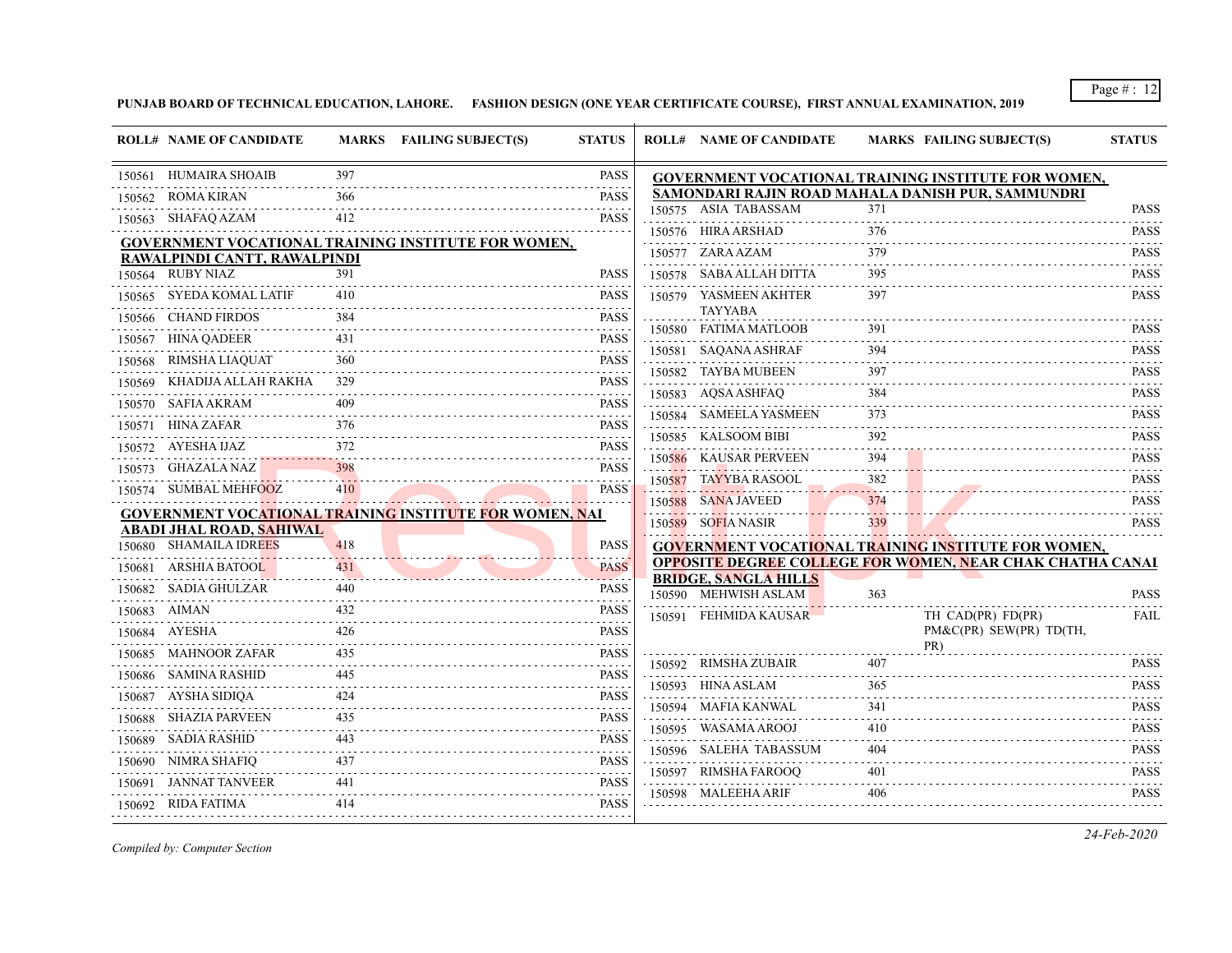**PUNJAB BOARD OF TECHNICAL EDUCATION, LAHORE. FASHION DESIGN (ONE YEAR CERTIFICATE COURSE), FIRST ANNUAL EXAMINATION, 2019**

|        | <b>ROLL# NAME OF CANDIDATE</b>                |         | MARKS FAILING SUBJECT(S)<br><b>STATUS</b>                       |   | <b>ROLL# NAME OF CANDIDATE</b> | <b>MARKS FAILING SUBJECT(S)</b>                                   | <b>STATUS</b>                 |
|--------|-----------------------------------------------|---------|-----------------------------------------------------------------|---|--------------------------------|-------------------------------------------------------------------|-------------------------------|
|        | 150599 NOSHIA PERVEEN                         | 409     | <b>PASS</b>                                                     |   | 150625 RABIA JAMAL             | 386                                                               | <b>PASS</b>                   |
|        | 150600 FARIA ARSHAD                           | 410     | <b>PASS</b>                                                     |   | 150626 SAMINA BARKAT           | 388                                                               | .<br><b>PASS</b>              |
|        | 150601 RAFIA IRUM                             | 388     | <b>PASS</b>                                                     |   | 150627 MARIA SHAFIQ            | 392                                                               | <b>PASS</b>                   |
|        | 150602 SAMIA JAVED                            | 431     | <b>PASS</b>                                                     |   | 150628 ZOHEEB KHADAM           | 396                                                               | <b>PASS</b>                   |
|        |                                               |         | <b>GOVERNMENT COLLEGE OF TECHNOLOGY FOR WOMEN, OPP. PTCL</b>    |   | 150629 ATIA BATOOL             | 397                                                               | <b>PASS</b>                   |
|        | <b>EXCHANGE, NEW SATELLITE TOWN, SARGODHA</b> |         |                                                                 |   | 150630 IQRA SHAKEEL            | 388                                                               | .<br><b>PASS</b>              |
|        | 150603 MARYAM NAZIR                           | 455     | <b>PASS</b>                                                     | . | 150631 SHAISTA KANWAL          | 401                                                               | .<br><b>PASS</b>              |
|        | 150604 SAMAN TAHIR                            | 438     | <b>PASS</b>                                                     |   | 150632 TAYYABA SHAHZADI        | 364                                                               | . . <b>.</b> .<br><b>PASS</b> |
|        | 150605 SAMIYA KIRAN                           | 411     | <b>PASS</b>                                                     |   |                                | <b>GOVERNMENT VOCATIONAL TRAINING INSTITUTE FOR WOMEN, JINNAH</b> |                               |
|        | 150606 AYESHA SHABBIR                         | 432     | <b>PASS</b>                                                     |   | HOSTEL PARIS ROAD, SIALKOT     |                                                                   |                               |
|        | 150607 SANIA MUNEER                           | 429     | <b>PASS</b>                                                     |   | 150633 IRAM                    | 392                                                               | <b>PASS</b><br><u>.</u>       |
| 150608 | TANZEELA YOUNAS                               | 459     | <b>PASS</b>                                                     |   | 150634 KINZA NAHEED            | 409                                                               | <b>PASS</b>                   |
|        | 150609 MARYAM SHAHIN                          | 433     | <b>PASS</b>                                                     |   | 150635 MAHAM AQSA              | 390                                                               | <b>PASS</b>                   |
|        | 150610 AYESHA AZMAT                           |         | TH TH CAD(TH, PR) FD(TH,<br><b>FAIL</b>                         |   | 150636 FARAH GHAFOOR           | 383                                                               | <b>PASS</b>                   |
|        |                                               |         | PR) PM&C(TH, PR) SEW(TH,<br>PR) TD(TH, PR)                      |   | 150637 KIRAN SHAHZADI          | 366                                                               | <b>PASS</b>                   |
|        | 150611 HIRA MISHTAQ                           | 421     | <b>PASS</b>                                                     |   | 150638 AYESHA FARHA            | 409                                                               | .<br><b>PASS</b>              |
|        | 150612 IQRA IKHLAQ                            | 440     | <b>PASS</b>                                                     |   | 150639 AMINA BIBI              | 402                                                               | <b>PASS</b>                   |
|        | 150613 SAIRA KHAN                             | 434     | <b>PASS</b>                                                     |   | 150640 TAYYABA NAWAZ           | 413                                                               | <b>PASS</b>                   |
|        | 150614 SUMBAL SHAHID                          | 408     | <b>PASS</b>                                                     |   | 150641 NARGIS KHALIL           | 425                                                               | <b>PASS</b>                   |
|        | 150615 SADAF NAZ                              | $429 -$ | <b>PASS</b>                                                     |   | 150642 ZEENAT ANWAR            | 419                                                               | <b>PASS</b>                   |
|        |                                               |         | <b>GOVERNMENT VOCATIONAL TRAINING INSTITUTE FOR WOMEN, RIAZ</b> |   | 150643 SUMBEL TANVEER          | 425                                                               | <b>PASS</b><br><u>.</u>       |
|        | PURA, SHAKARGARH                              |         |                                                                 |   | 150644 ZAINAB ZAMAN            | 400                                                               | <b>PASS</b>                   |
|        | 150616 IQRA SHAHZADI                          | 395     | <b>PASS</b>                                                     |   | 150645 SALEHA AKBAR            | 360                                                               | <b>PASS</b>                   |
|        | 150617 RUKHSANA RASHID                        |         | <b>FULL FAIL</b>                                                |   | 150646 MAHRUKH AKBAR           | 362                                                               | <b>PASS</b>                   |
|        | 150618 SADIA SAEED                            | 380     | <b>PASS</b>                                                     |   | 150647 LABIBA SUBHAN           | 390                                                               | .<br><b>PASS</b>              |
|        | 150619 SOBIA QUSAR                            |         | FULL FAIL                                                       |   | 150648 MONIBA ASGHAR           | 423                                                               | .<br><b>PASS</b>              |
|        | 150620 IFRAH AZAM                             | 370     | <b>PASS</b>                                                     |   | 150649 MAHAM BILAL             | 376                                                               | <b>PASS</b>                   |
|        | 150621 MARIA BASHIR                           | 378     | <b>PASS</b>                                                     |   | 150650 AQSA                    | 401                                                               | <b>PASS</b>                   |
| 150622 | IORA SHAHZADI                                 | 374     | <b>PASS</b>                                                     |   | 150651 SAIRA RAFIQUE           | 385                                                               | .<br><b>PASS</b>              |
|        | 150623 ZARRISH ZAHID                          | 414     | <b>PASS</b>                                                     |   | 150652 NIMRA MUSHTAO           | 398                                                               | .<br><b>PASS</b>              |
|        | 150624 SAHAR BANO                             | 401     | <b>PASS</b>                                                     |   |                                |                                                                   |                               |

*Compiled by: Computer Section*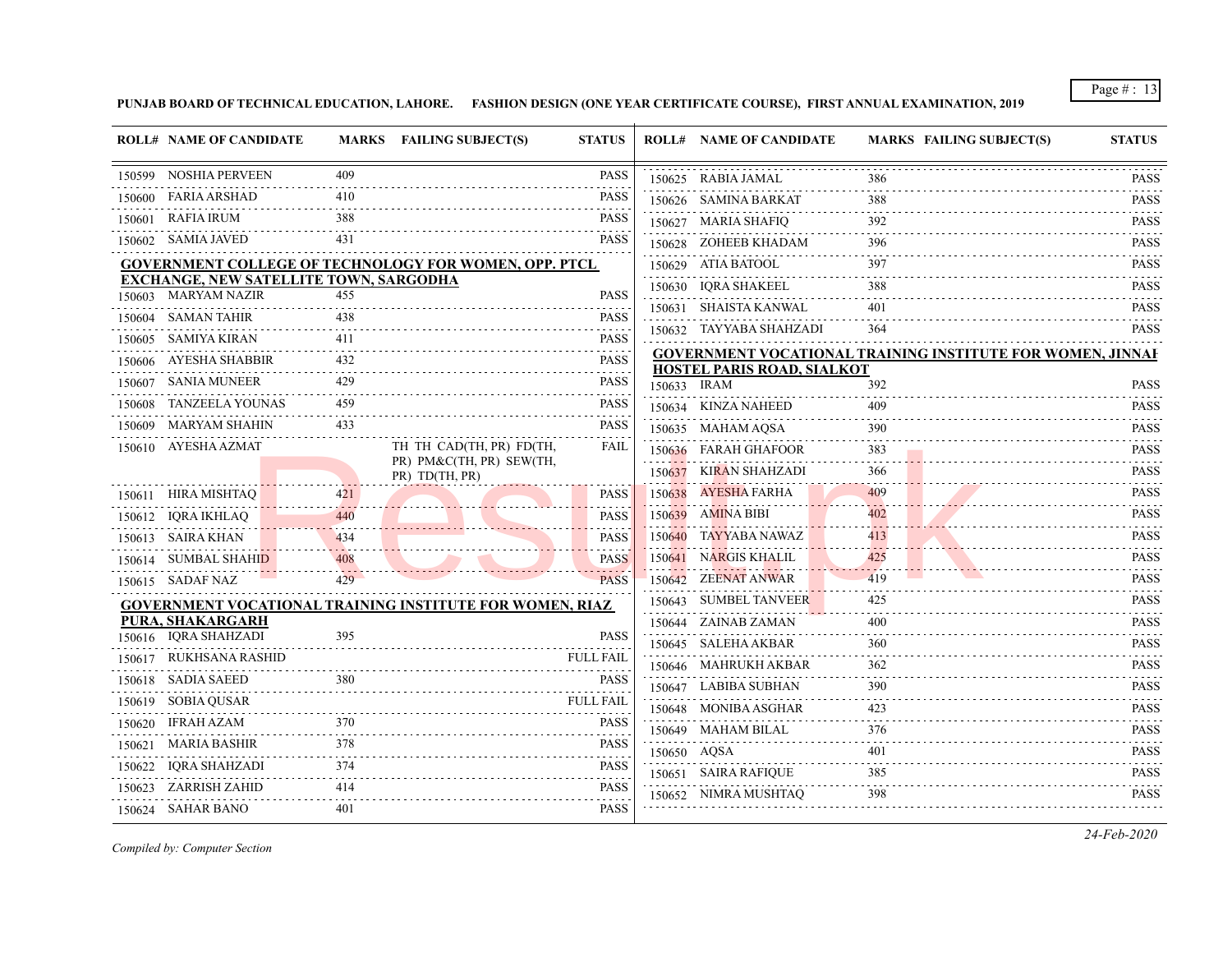## **PUNJAB BOARD OF TECHNICAL EDUCATION, LAHORE. FASHION DESIGN (ONE YEAR CERTIFICATE COURSE), FIRST ANNUAL EXAMINATION, 2019**

|             | ATUS   ROLL# NAME OF CANDIDATE | <b>MARKS FAILING SUBJECT(S</b> |
|-------------|--------------------------------|--------------------------------|
| <b>PASS</b> |                                |                                |

Page # : 14

|   | <b>ROLL# NAME OF CANDIDATE</b>                                   |               | <b>MARKS</b> FAILING SUBJECT(S) | <b>STATUS</b>                                                      | <b>ROLL# NAME OF CANDIDATE</b> | <b>MARKS FAILING SUBJECT(S)</b> | <b>STATUS</b> |
|---|------------------------------------------------------------------|---------------|---------------------------------|--------------------------------------------------------------------|--------------------------------|---------------------------------|---------------|
|   | 150653 AQSA BIBI                                                 | 394           |                                 | PASS                                                               |                                |                                 |               |
|   | 150654 JAWAHIR YAQOOB                                            | .<br>385      |                                 | PASS                                                               |                                |                                 |               |
|   | 150655 KIRAN SHAHZADI                                            | 378           |                                 | <b>PASS</b>                                                        |                                |                                 |               |
|   | 150656 NIMRA                                                     | 391           |                                 | .<br><b>PASS</b>                                                   |                                |                                 |               |
| . | 150657 SIDRA AROOJ                                               | $   -$<br>385 |                                 | .<br>PASS                                                          |                                |                                 |               |
|   | 150658 AMEELIA LIAQUAT                                           | 404           |                                 | <b>PASS</b>                                                        |                                |                                 |               |
|   | 150659 AMINA FAROOQ                                              | 411           |                                 | <b>PASS</b>                                                        |                                |                                 |               |
|   | 150660 KANWAL                                                    | 371           |                                 | <b>PASS</b>                                                        |                                |                                 |               |
|   | 150661 MOMINA AFZAL RAO                                          | .<br>437      |                                 | .<br><b>PASS</b>                                                   |                                |                                 |               |
|   | 150662 AYESHA ASHRAF                                             |               |                                 | .<br><b>FULL FAIL</b>                                              |                                |                                 |               |
|   | 150663 BUSHRA                                                    | 393           |                                 | <b>PASS</b>                                                        |                                |                                 |               |
|   | <b>GOVERNMENT VOCATIONAL TRAINING INSTITUTE FOR WOMEN, BLOUC</b> |               |                                 |                                                                    |                                |                                 |               |
|   | <b>GHALA #2 CIRCULAR ROAD, WAZIRABAD</b>                         |               |                                 |                                                                    |                                |                                 |               |
|   | 150664 ISHRAT FATIMA                                             | 405           |                                 | <b>PASS</b>                                                        |                                |                                 |               |
|   | 150665 MAHWISH SHAHZADI                                          | 395           |                                 | <b>PASS</b>                                                        |                                |                                 |               |
|   | 150666 AYESHA SHAUKAT                                            |               | TH TD(TH)                       | FAIL<br>.                                                          |                                |                                 |               |
| . | 150667 MAFIA SHAKEEL                                             | 399           |                                 | PASS<br>$\omega_{\rm c}$ and $\omega_{\rm c}$ and $\omega_{\rm c}$ |                                |                                 |               |
|   | 150668 SYEDA TASSKEEN FATIMA 408                                 |               |                                 | <b>PASS</b>                                                        |                                |                                 |               |
|   |                                                                  |               |                                 | <b>PASS</b>                                                        |                                |                                 |               |
|   | 150669 ANAM SHEHZADI                                             | 410           |                                 |                                                                    |                                |                                 |               |
|   | 150670 MEMOONA                                                   | 423           |                                 | <b>PASS</b>                                                        |                                |                                 |               |
|   | 150671 TEHREEM KHALID                                            | 427           |                                 | <b>PASS</b><br>.                                                   |                                |                                 |               |
|   | 150672 SAMINA KOUSAR                                             | 413           |                                 | <b>PASS</b>                                                        |                                |                                 |               |
|   | 150673 RABIA SHAHZADI                                            | 403           |                                 | <b>PASS</b>                                                        |                                |                                 |               |
|   | 150674 KIRAN ALLAH DITTA                                         | 413           |                                 | <b>PASS</b>                                                        |                                |                                 |               |
|   | 150675 TAZEEN FARYAL                                             | 433           |                                 | <b>PASS</b><br>$\sim$ $\sim$ $\sim$ $\sim$                         |                                |                                 |               |
|   | 150676 AYESHA WAHEED                                             | 425           |                                 | <b>PASS</b><br>.                                                   |                                |                                 |               |
|   | 150677 BISMA ASGHAR                                              | 397           |                                 | <b>PASS</b><br>$\omega$ is a set of                                |                                |                                 |               |
|   | 150678 NOREEN ASLAM<br>150679 HUMAIRA BIBI                       | 411<br>398    |                                 | <b>PASS</b><br><b>PASS</b>                                         |                                |                                 |               |